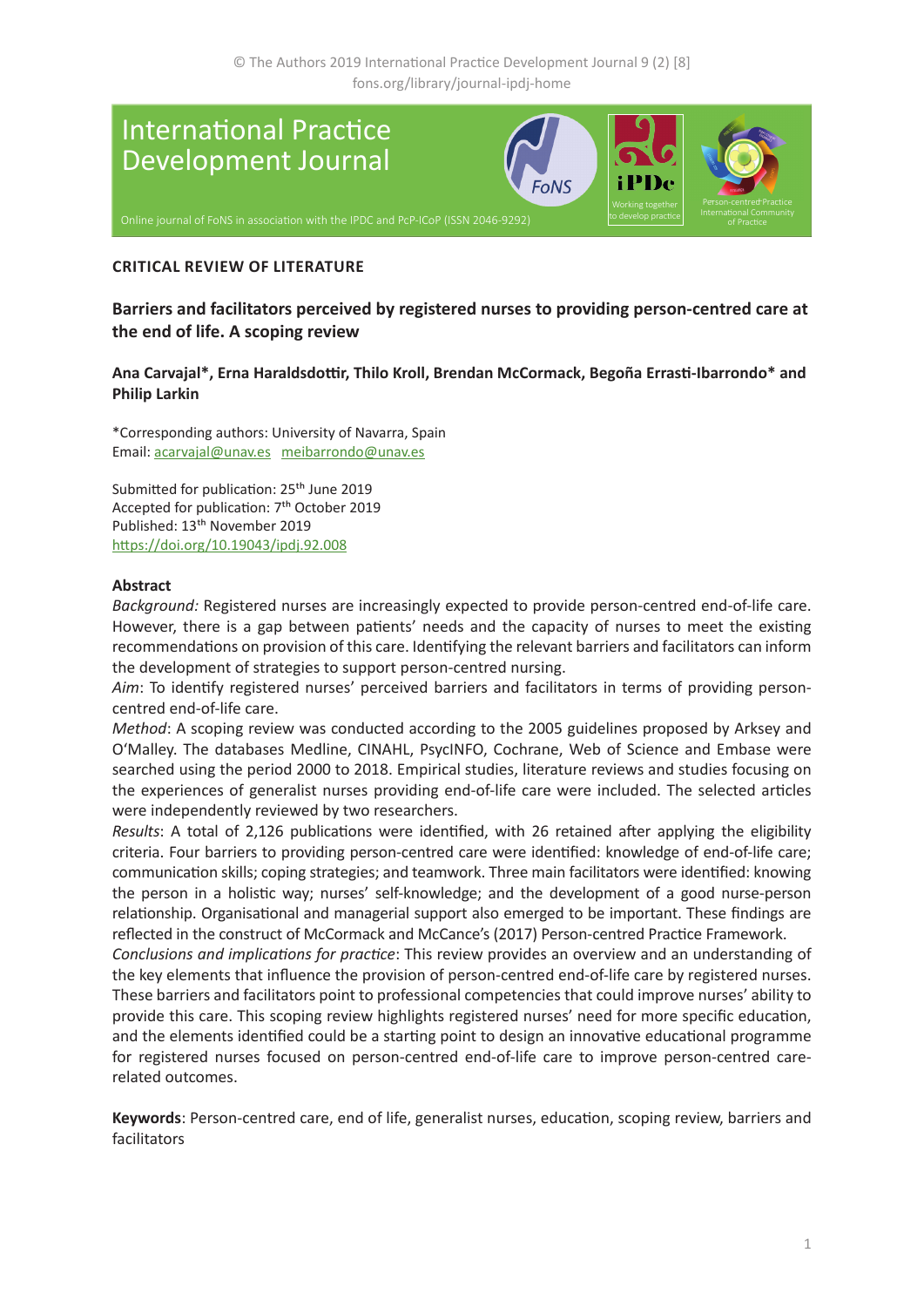### **Introduction**

The development of person-centred services is a major concern for healthcare systems around the world (Pelzang et al., 2010). There is evidence that meeting the needs of the individual within a person-centred care approach is imperative for an efficient and effective healthcare service (Kitson et al., 2013). In the UK, the policies and strategies of the NHS and the Health Foundation highlight the need for healthcare to focus more on the needs of the person (Kitson et al., 2013). The philosophy and practice of person-centredness is a key focus of future care delivery frameworks.

The concept of person-centred care lacks a clear consensus definition (Edvardsson et al., 2008). However, it is generally defined as regarding the patient as a person within a biopsychosocial perspective (Slater, 2006; Edvardsson et al., 2008). Therefore, person-centred care focuses on the individual person's expectations, needs, wishes and preferences beyond the medical condition (Woitha et al., 2016). The underpinning ethos of end-of-life care, as developed by Cicely Saunders, strongly reflects a person-centred focus that includes a holistic approach, with relationships and personal values and beliefs as core elements of care (Moreno-Fergusson, 2013; Dobrina et al., 2014; Rahim, 2016). This mirrors the Person-centred Practice Framework developed by McCormack and McCance (2017), which explains the required elements of person-centred practice. Therefore, this framework can inform the development of person-centred end-of-life care in any care setting.

Implementing a person-centred focus of care has a positive impact on staff's attitudes, beliefs and behaviours towards people at the end of life in any setting, including acute care (Wilson and Kirshbaum, 2011). This is vital as, increasingly, end-of-life care is being delivered in the generalist setting.

Research evidence shows that end-of-life care is mainly provided in non-palliative care settings by generalist registered nurses rather than specialist palliative care nurses. For instance, in the UK in 2009, 457,000 people received end-of-life care, despite there being only 507 specialist palliative care inpatient units (National Council for Palliative Care, 2009). Generalist registered nurses are defined as qualified nurses with the capacity and authority to practice primary, secondary and tertiary healthcare competently in all settings and branches of nursing (International Council of Nurses, 2008). Yet most registered nurses who provide end-of-life care lack sufficient knowledge about person-centred care and are thus not always able to apply this approach to support holistic care (Oppert et al., 2018).

Research has described how generalist nurses feel their lack of knowledge about person-centred endof-life care leaves them unprepared to face the care of dying patients (Andersson et al., 2016). This lack of knowledge and skills may negatively influence the quality of care and the safety of patients and their families (Aiken et al., 2014). In addition, it may result in increased nurse stress when providing care (Grafton and Coyne, 2012). Further, Andersson et al. (2016) outline how nurses working in surgical units feel more anxious and powerless about caring for dying people than nurses who work in palliative care units. These factors (anxiety and feelings of powerlessness) can negatively influence their ability to meet the needs of patients and families and consequently reduce their capacity to facilitate a good death (Tishelman et al., 2004).

Likewise, evidence shows that generalist registered nurses are less able to provide high-quality endof-life care than palliative care specialist nurses (Andersson et al., 2016). To address this issue it is necessary to identify the barriers and facilitators perceived by non-palliative care specialist nurses in this respect. As such, this article will highlight the contextual elements within practice settings that enable or facilitate such care, and inform the development of relevant education programmes for nurses.

#### **Aim**

A systematic scoping review was carried out to identify the barriers and facilitators perceived by registered nurses. The research question framing the review was: What are the barriers and facilitators to providing person-centred end-of-life care for generalist registered nurses?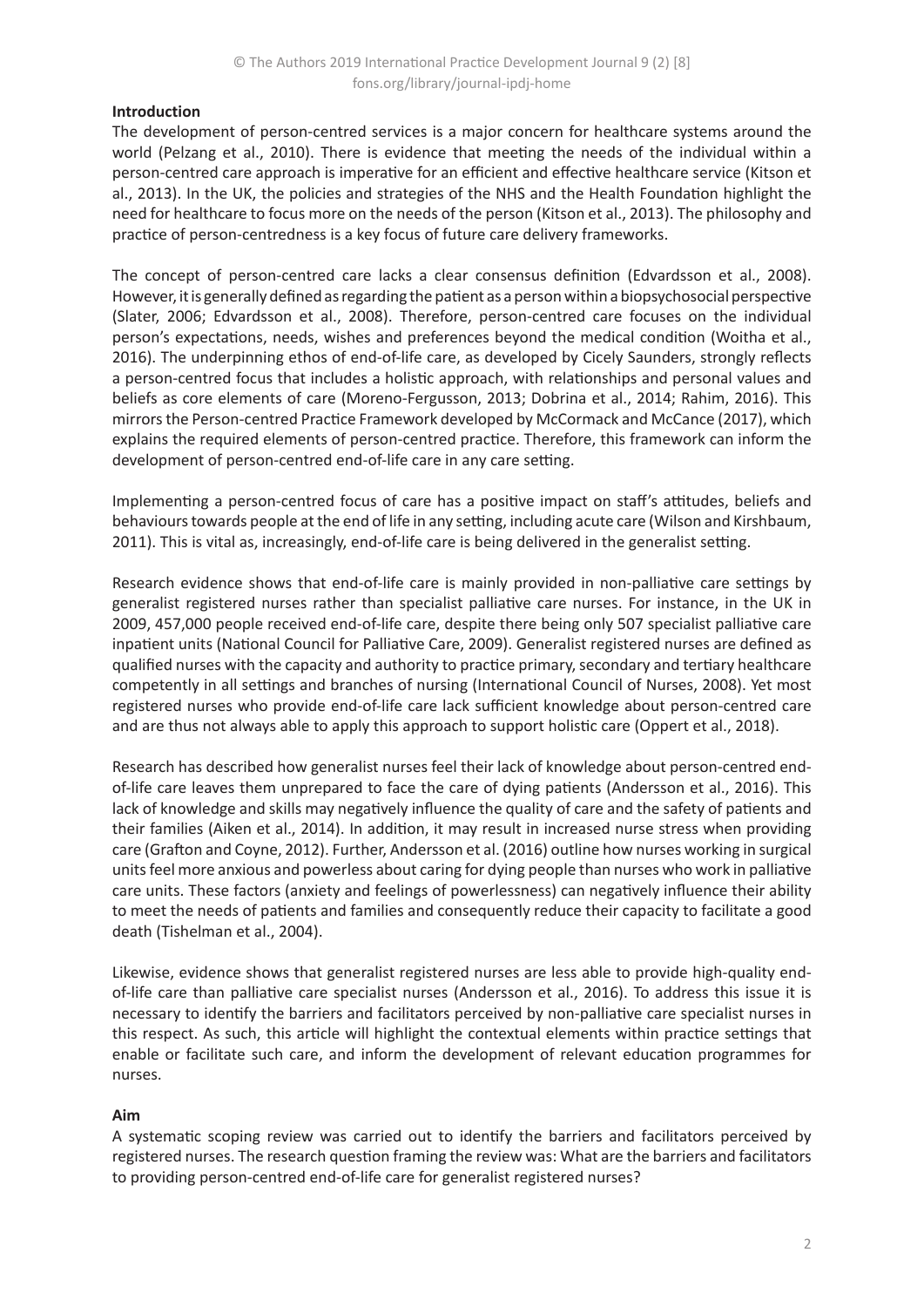# **Method and analysis**

## *Design*

A scoping review guided by Arksey and O'Malley's (2005) guidelines was carried out to achieve an overview of this broad field of literature. Scoping reviews serve 'to determine the scope or coverage of a body of literature on a given topic and give clear indication of the volume of literature and studies available, as well as an overview (broad or detailed) of its focus' (Munn et al., 2018, p 2).

This scoping review matches one of the four reasons identified by Arksey and O'Malley for doing such a review of evidence: to summarise and synthesise the available published evidence and grey literature on a given topic and disseminate the findings to policymakers, researchers, practitioners and consumers who otherwise lack time and resources to undertake such work themselves (Arksey and O'Malley, 2005; Pham et al., 2014; Peterson et al., 2017).

The phases involved in this review, as described by Arksey and O'Malley (2005), were:

- 1. Identification of the research question
- 2. Identification of relevant studies
- 3. Study selection
- 4. Data charting and collating
- 5. Results summarising and reporting of findings (Moher et al., 2009).

### *Search methods*

Six databases (CINAHL, Medline, PsycINFO, Web of Science, Embase and Cochrane reviews) were searched using the dates 2000 to 2018 – years that were expected to include the main studies related to person-centred care. A search of the grey literature that included repositories, catalogues and websites was also carried out. Additional references were located through an examination of the references from the selected studies identified from the databases search (snowballing).

Articles in English were selected. Both MeSH terms and free text search were used on the individual databases with the following search terms:

(Nurs\*) **AND** ('Person centred care' OR 'patient centred care' {Mesh Term} OR 'person centr\*' OR 'Patient focused care' OR Patient's beliefs and values OR Engagement OR 'shared decision making' OR Sympathetic presence OR 'Holistic care' OR 'Professional competence' OR Interpersonal skills OR Commitment OR 'Knowing self') **AND** ('Palliative care' OR 'end of life' OR 'advance disease' OR 'advanced illness').

### *Inclusion and exclusion criteria*

The inclusion criteria were:

• Empirical studies, non-empirical studies (not limited to any specific research design) and reviews focusing on experiences of generalist nurses providing end-of-life care in adult populations and in any setting

The exclusion criteria were:

- Empirical and non-empirical studies that focused on experiences of specialist/hospice nurses in providing end-of-life care
- Studies focusing on the experiences of patients/families of end-of-life care
- Research centred on nurses' experiences at the early stages of the illness

### *Data abstraction and synthesis*

Data were systematically extracted into summary tables including the following information: author, year, country, aim, study population, setting, methodology and findings. Synthesis, analysis and interpretation of the data followed the steps outlined by Arksey and O'Malley (2005). The Personcentred Practice Framework of McCormack and McCance (2017) was used to identify and describe the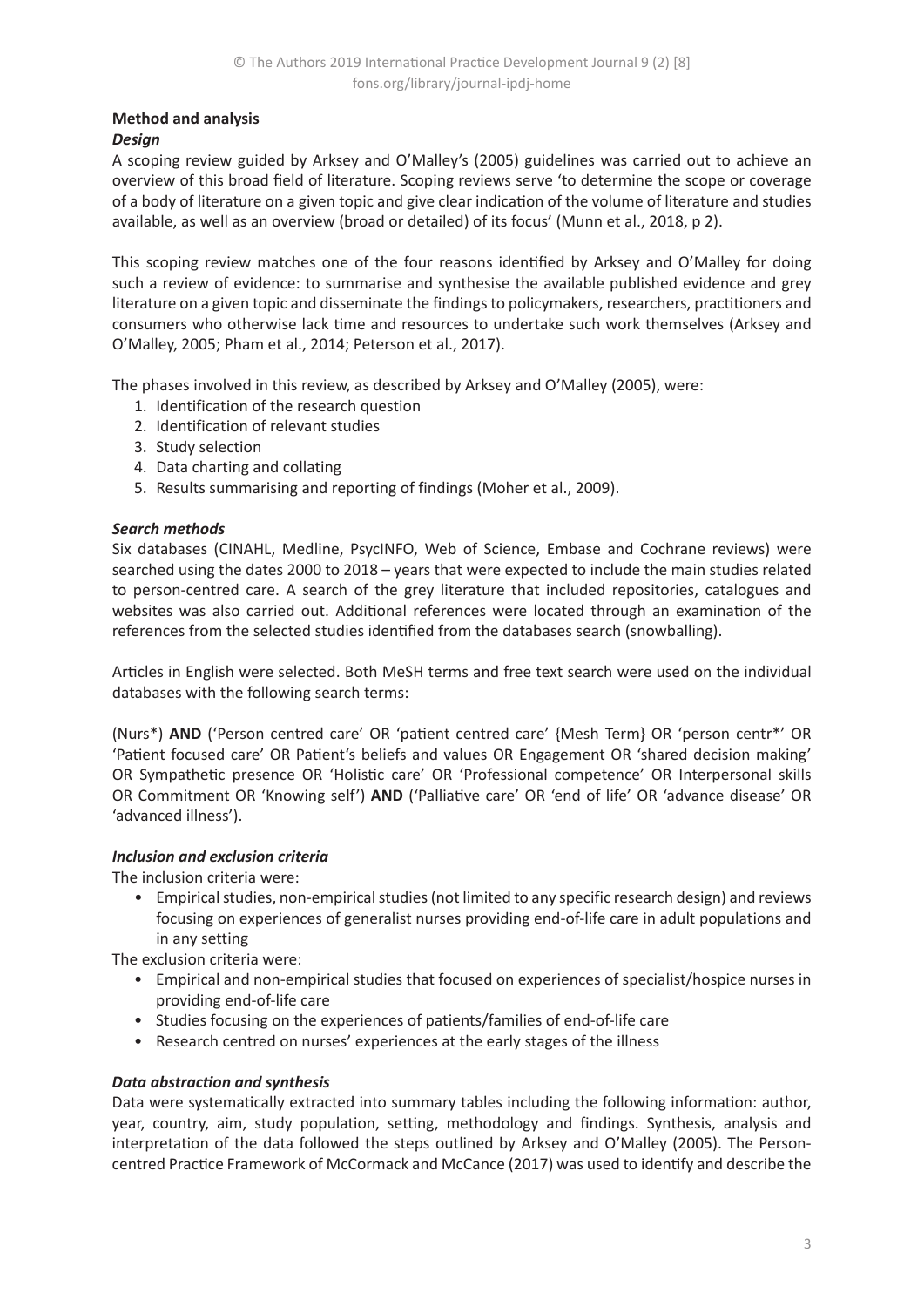barriers and facilitators found in the literature (Figure 1). This framework was chosen because it is the only framework focused on person-centredness that pays attention to all the constructs of a system that need to be considered in order to provide person-centred care. Findings were mapped against the constructs of the framework. Due to the heterogeneity of the included papers, it was not possible to carry out a meta-analysis of data. Rather, the chosen studies are summarised in Table 1.

A formal assessment of methodological quality was not performed as the aim of the scoping review was not to examine the quality of the evidence but to obtain a complete overview of existing evidence (Pham et al., 2014; Peters et al., 2015; Peterson et al., 2017).

## **Figure 1: Person-centred Practice Framework (McCormack and McCance, 2017)**



Reproduced with permission of the authors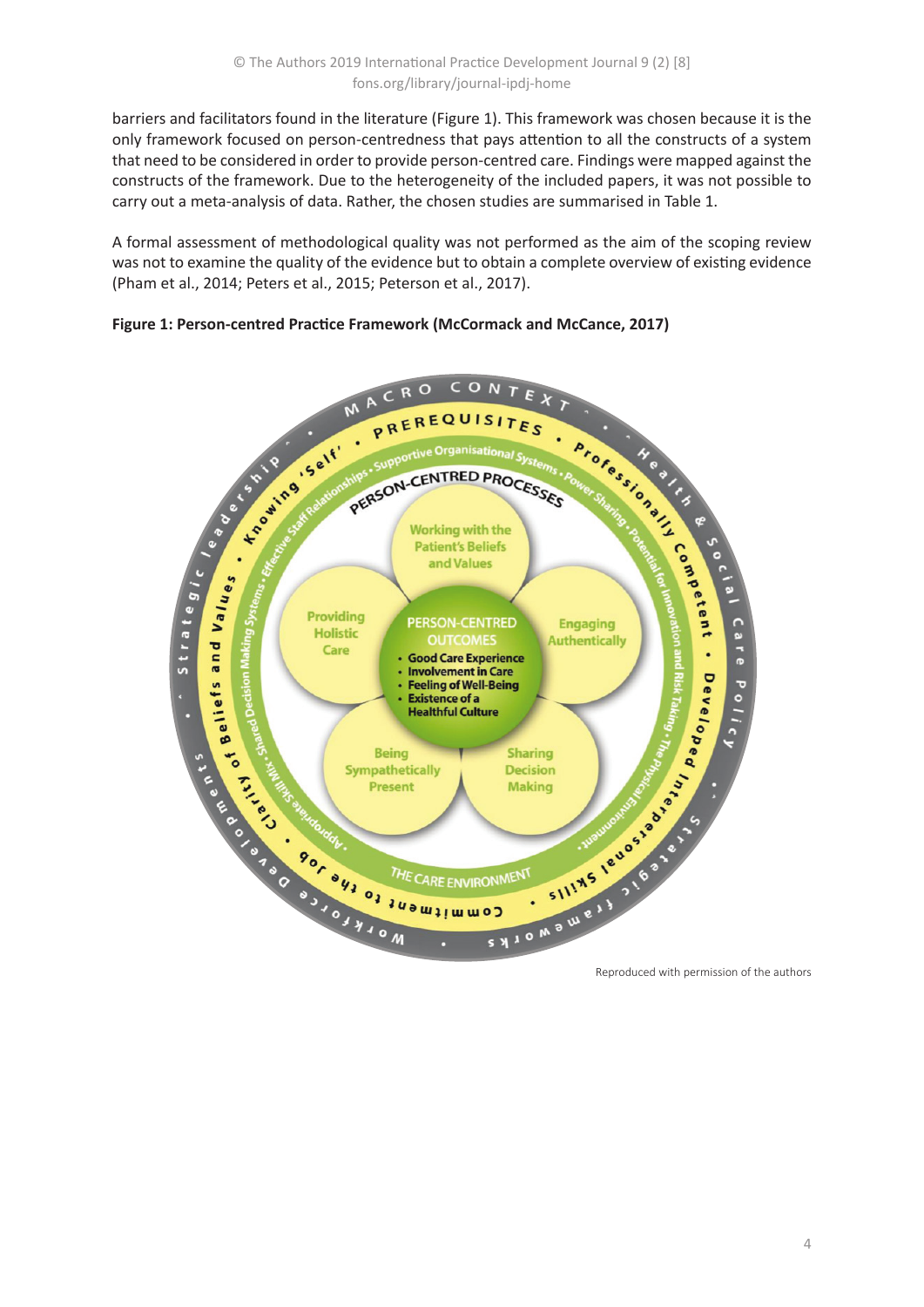# Table 1: Features of included studies

|                | Author/year/country                  | Aim                                                                                                   | <b>Study population</b>                                                   | <b>Setting</b>                               | Methodology                                                        | <b>Findings</b>                                                                                                                                                                                                                                                           |
|----------------|--------------------------------------|-------------------------------------------------------------------------------------------------------|---------------------------------------------------------------------------|----------------------------------------------|--------------------------------------------------------------------|---------------------------------------------------------------------------------------------------------------------------------------------------------------------------------------------------------------------------------------------------------------------------|
| 1              | Roche-Fahey et al.<br>(2009) Ireland | Explore experiences<br>of nurses who provide<br>comfort to palliative care<br>patients                | 12 nurses working in<br>an acute setting (7-40<br>years' experience)      | Urban hospital                               | • Qualitative study<br>· Hermeneutic<br>phenomenology              | • Time, emotional cost to the nurse and holistic approach in<br>providing comfort<br>• Education and expert team are important to provide<br>comfort                                                                                                                      |
| 2              | Efstathiou et al. (2011)<br>UK.      | Identify issues with<br>critical care nurses when<br>providing end-of-life care                       |                                                                           |                                              | Literature review based on<br>Clarke et al. (2003) domains         | Communication, emotional/spiritual support, patient- and<br>family-centred decision making and support for health<br>professionals help to provide effective end-of-life care                                                                                             |
| 3              | Ranse et al. (2016)<br>Australia     | Identify the end-of-life<br>care practices of critical<br>care nurses                                 | 392 critical care nurses                                                  | Critical care                                | • Quantitative study<br>• Exploratory factor analysis              | Information sharing, emotional support, environmental<br>modification, patient and family-centred decision making,<br>symptom management and spiritual support                                                                                                            |
| $\overline{4}$ | Andersson et al. (2016)<br>Sweden    | Describe nurses'<br>experiences of caring for<br>dying patients                                       | 7 RNs (>two years'<br>experience on surgical<br>ward)                     | University hospital and<br>regional hospital | • Qualitative study<br>• Content analysis                          | For nurses, the caring process involves being supportive,<br>being frustrated and being sensitive                                                                                                                                                                         |
| 5              | Hamilton et al. (2004)<br>Scotland   | To document the<br>perceptions of nurses<br>and GPs in providing<br>palliative care                   | 4 RNs and two GPs                                                         | Two community hospital<br>sites              | Qualitative exploratory/<br>descriptive study                      | The role of the nurse in palliative care in a community<br>hospital setting includes: communication, relationship and<br>teamwork, holistic care, resources and professional role                                                                                         |
| 6              | McCourt et al. (2013) UK             | To explore nurses'<br>experiences when<br>providing end-of-life<br>care in acute hospital<br>settings |                                                                           |                                              | • Literature review<br>• Thematic analysis by<br>Thomas and Harden | Six themes were found: lack of education and knowledge;<br>lack of time; barriers arising in the culture of the healthcare<br>setting; communication barriers; lack of symptom<br>management; and nurses' personal issues                                                 |
| $\overline{7}$ | Wai et al. (2016)<br>Hong Kong       | To understand<br>emergency nurses'<br>perceptions regarding<br>the provision of end-of-<br>life care  | 16 nurses with<br>experience with end-of-<br>life care                    | Acute hospital                               | • Qualitative study<br>• Content analysis of the<br>interviews     | Four themes were found: doing good for end-of-life patients,<br>in duration of stay, desired environment, providing comfort;<br>facilitating family involvement; improving personal growth<br>and professional skills; and expressing ambiguity to resource<br>deployment |
| 8              | Gagnon and Duggleby<br>(2018) Canada | To document the<br>experience of nurses<br>providing end-of-life care                                 |                                                                           |                                              | Literature review                                                  | It was found that nurses felt a strong commitment to help<br>end-of-life patients, it was a privilege to share experiences<br>with the patients and a challenge to care for them                                                                                          |
| 9              | King and Thomas<br>$(2013)$ US       | To explore lived<br>experiences of caring<br>for dying patients                                       | 14 critical care nurses<br>(2-30 years' intensive<br>care unit experience | Critical care                                | Existential phenomenological<br>study                              | A nursing theme of 'promises to keep' was found. These<br>included: to be truthful, to provide comfort, to be an<br>advocate and to remain connected with the patient or family                                                                                           |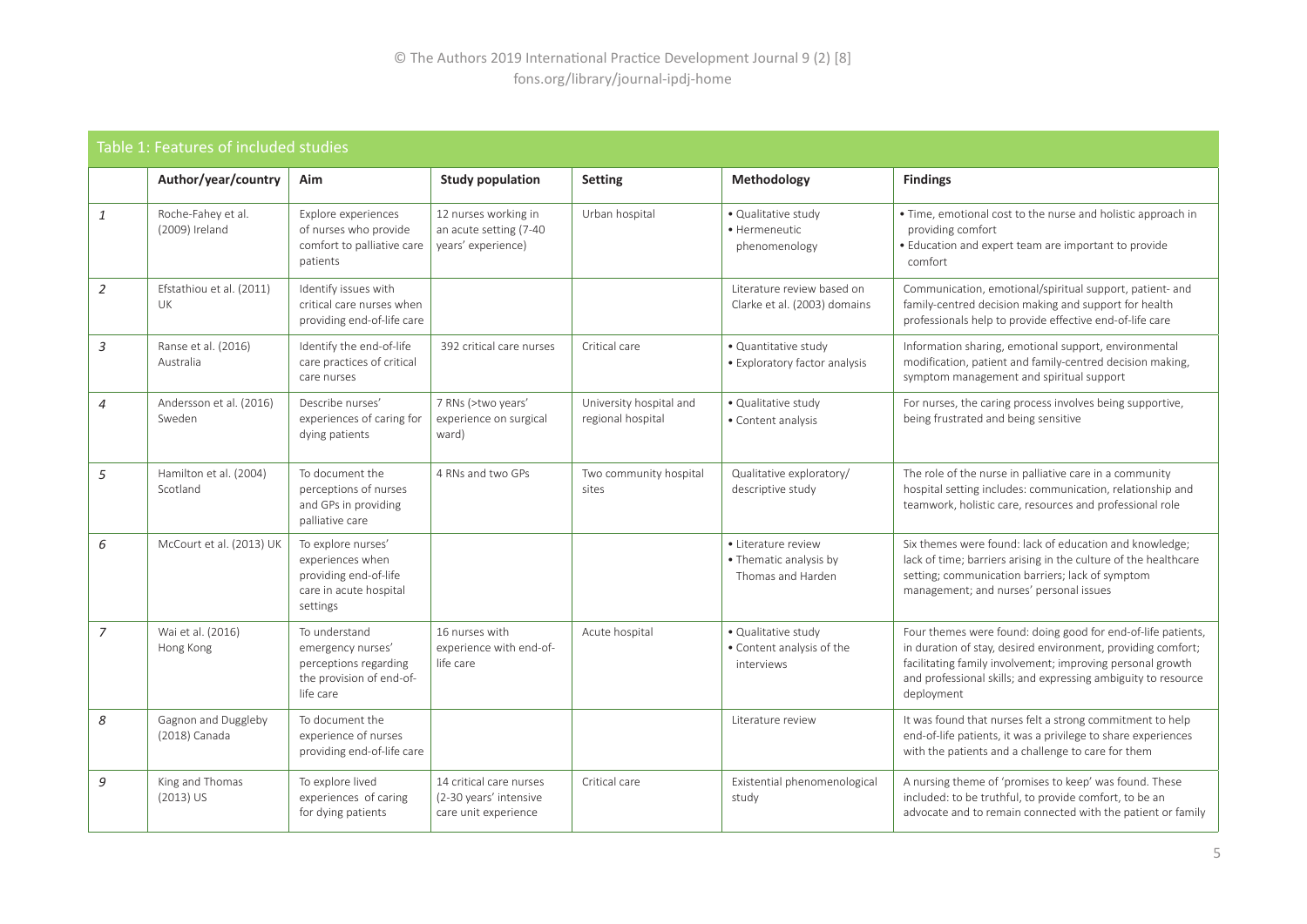| Table 1: Features of included studies (continued) |                                               |                                                                                                                    |                                                                                             |                                                           |                                                                   |                                                                                                                                                                                                                                                                                                                                                                                                                                                                                         |
|---------------------------------------------------|-----------------------------------------------|--------------------------------------------------------------------------------------------------------------------|---------------------------------------------------------------------------------------------|-----------------------------------------------------------|-------------------------------------------------------------------|-----------------------------------------------------------------------------------------------------------------------------------------------------------------------------------------------------------------------------------------------------------------------------------------------------------------------------------------------------------------------------------------------------------------------------------------------------------------------------------------|
|                                                   | Author/year/country                           | Aim                                                                                                                | <b>Study population</b>                                                                     | <b>Setting</b>                                            | Methodology                                                       | <b>Findings</b>                                                                                                                                                                                                                                                                                                                                                                                                                                                                         |
| 10                                                | Alasiry et al. (2012)<br>Saudi Arabia         | To explore the nurses'<br>experiences of providing<br>palliative care for<br>critically ill patients               | 9 nurses who work in<br>an intensive care unit<br>(<3 years of experience)                  | Intensive care unit                                       | • Qualitative study<br>• Content analysis                         | The themes identified were: care in the intensive care<br>unit is challenging; collaborative work to achieve patient's<br>demands; caring as a comprehensive approach; experiencing<br>language as a barrier or as a support; and providing family-<br>and patient-centred care                                                                                                                                                                                                         |
| 11                                                | Johnson and Gray (2013)<br><b>US</b>          | Explore nurses'<br>perspectives within the<br>hospital setting                                                     | 13 RNs                                                                                      | Academic medical centre<br>and community hospital         | · Qualitative study<br>• Hermeneutic<br>phenomenological research | The participants' experiences were: 'confronting challenges',<br>'coming to understand end of life care' and 'transforming the<br>understanding of end-of-life care into nursing practice'                                                                                                                                                                                                                                                                                              |
| 12                                                | Johanson and Lindahl<br>(2011) Sweden         | Experiences of generalist<br>nurses of caring for end-<br>of-life patients                                         | 8 RNs (experience<br>ranging from 3-32 years)                                               | Surgical and medical care<br>in acute care settings       | · Qualitative study<br>· Phenomenological<br>hermeneutics         | Working with end-of-life patients in acute hospitals is<br>interpreted by the nurses as being about contrasts,<br>contradictions and the nurses' varying attitudes as they move<br>between persons' rooms                                                                                                                                                                                                                                                                               |
| 13                                                | Borhani et al. (2014) Iran                    | Identify nurses'<br>perception of end-of-life<br>care                                                              | 12 intensive care nurses                                                                    | Three intensive care unit<br>teaching hospitals           | • Qualitative research<br>· Inductive coding approach             | Caring for critically ill end-of-life patients was associated with<br>commitment to care, caring relationship and awareness of<br>dying persons                                                                                                                                                                                                                                                                                                                                         |
| 14                                                | Wallerstedt and<br>Andershed (2007)<br>Sweden | Describe nurses'<br>experiences in caring<br>for end-of-life patients<br>outside palliative care<br>settings       | 9 nurses (>3 years of<br>experience)                                                        | Primary home care,<br>community care and<br>hospital care | · Qualitative research<br>· Phenomenological method               | Findings included: ambition and dedication; everyday<br>encounters such as responsibility, experience, cooperation<br>and knowledge; satisfaction through contact with patients<br>and families; dissatisfaction with factors such as a lack of time                                                                                                                                                                                                                                    |
| 15                                                | Kisorio and Langley<br>(2016) South Africa    | To explore nurses'<br>experiences of end-of-<br>life care settings                                                 | 24 nurses from intensive<br>care units                                                      | Three academic tertiary<br>hospitals                      | Exploratory, descriptive<br>qualitative research                  | Different themes found: 'difficulty that nurses experience',<br>'discussion and decision making', 'support for patients,<br>families and nurses'                                                                                                                                                                                                                                                                                                                                        |
| 16                                                | Beckstrand et al. (2005)<br><b>US</b>         | To explore nurses'<br>perceptions in providing<br>end-of-life care to<br>patients and their<br>families            | 864 nurses from<br>members of the<br>American Association of<br><b>Critical Care Nurses</b> | Critical care                                             | Quantitative study                                                | The highest-scoring difficulties were telephone calls from<br>family members for information, misunderstanding of the<br>term 'lifesaving measures' by families, and disagreement<br>among physicians concerning the aim of treatment at the<br>end of life. The highest-scoring supportive behaviours were<br>to provide family members enough time with patients after<br>death, provide adequate environment after death, and<br>educate to family members on caring for the patient |
| 17                                                | Hopkinson et al. (2005)<br>UK                 | To explore how nurses<br>cope with caring for<br>patients at the end of<br>life in acute hospital<br>medical wards | 28 nurses                                                                                   | Acute hospital trusts                                     | · Qualitative study<br>• A cross-sectional interview              | There are different components enabling a nurse to deal<br>with the experience of caring for dying people; relationships,<br>learning, resources, measuring, controlling involvement and<br>revising                                                                                                                                                                                                                                                                                    |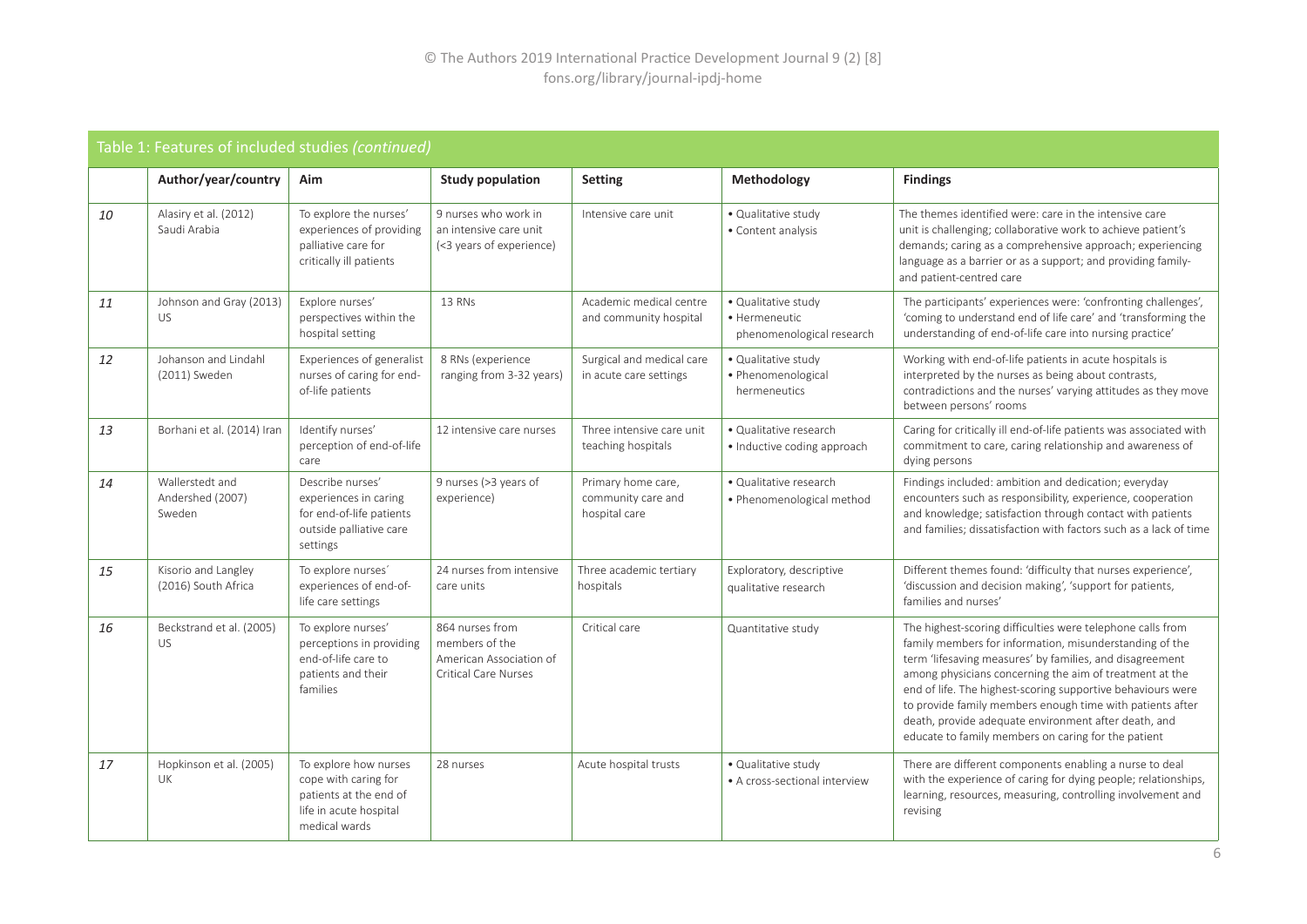| Table 1: Features of included studies (continued) |                                        |                                                                                                                                                |                                                             |                                      |                                                                                            |                                                                                                                                                                                                                                                                                                                                                                 |
|---------------------------------------------------|----------------------------------------|------------------------------------------------------------------------------------------------------------------------------------------------|-------------------------------------------------------------|--------------------------------------|--------------------------------------------------------------------------------------------|-----------------------------------------------------------------------------------------------------------------------------------------------------------------------------------------------------------------------------------------------------------------------------------------------------------------------------------------------------------------|
|                                                   | Author/year/country                    | Aim                                                                                                                                            | <b>Study population</b>                                     | <b>Setting</b>                       | Methodology                                                                                | <b>Findings</b>                                                                                                                                                                                                                                                                                                                                                 |
| 18                                                | Beckstrand et al. (2009)<br><b>US</b>  | To explore barriers and<br>supportive behaviours<br>perceived by nurses in<br>providing end-of-life care                                       | 375 oncology nurses                                         | Inpatient care                       | · Quantitative study<br>· Survey of oncology nurses'<br>perceptions of end of-life<br>care | Barriers: dealing with angry families not accepting patients'<br>poor prognosis; nurses being away from end-of-life patients<br>to care for other patients. Facilitators: allowing families time<br>with patients after death; having social work or palliative<br>care staff as part of the team; and helping family members<br>accept that patients are dying |
| 19                                                | Dong et al. (2016) China               | Identify perceptions of<br>physicians and nurses<br>when caring for dying<br>cancer patients                                                   | • 2 nurses<br>• 15 physicians                               | One cancer hospital                  | · Qualitative research<br>• Phenomenological approach                                      | Nurses wanted to provide dying patients high-quality care,<br>and maintain their hopes. They were concerned about<br>physical comfort and wish fulfilment. Heath professionals<br>suffered while taking care of dying patients, which helped<br>with their personal growth and allowed greater insight into<br>themselves and their clinical practice           |
| 20                                                | Kim and Hwang (2014)<br>South Korea    | To explore nurses'<br>knowledge, attitude,<br>coping, and<br>preparedness to<br>practice palliative care<br>for patients with heart<br>failure | 90 nurses                                                   | Two tertiary university<br>hospitals | • Quantitative study<br>• Cross-sectional descriptive<br>design                            | Findings showed that nurses caring for palliative care heart<br>failure patients had low levels of knowledge, coping, attitude,<br>and preparedness to practice                                                                                                                                                                                                 |
| 21                                                | Anne et al. (2017)<br>Australia        | To explore the<br>perspectives and<br>experiences of<br>physicians and nurses<br>providing end-of-life<br>care in the intensive<br>care unit   | • 11 physicians<br>• 17 nurses                              | Tertiary metropolitan<br>hospital    | · Interpretative, qualitative<br>study                                                     | Barriers include conflict between the intensive critical unit<br>doctors and external physicians, the availability of training<br>and education, and care environment limitations. Enablers<br>include collaboration and leadership during transitions of<br>care. Challenges include decision making and communication,<br>and hopes of the family             |
| 22                                                | Mahiro et al. (2014)<br>Japan          | To examine the<br>relationship between<br>work engagement and<br>attitudes toward caring<br>for dying patients and<br>their families           | • 184 nurses                                                | Home care                            | • Quantitative study                                                                       | Work engagement was positively related to the nurses'<br>attitudes toward caring for end-of-life patients and their<br>relatives                                                                                                                                                                                                                                |
| 23                                                | Attia and Abd-Elaziz<br>$(2012)$ Egypt | To examine critical care<br>nurses' perceptions of<br>barriers and supportive<br>behaviors in providing<br>end-of-life care                    | 70 nurses involved<br>who attend critically ill<br>patients | University hospital                  | Quantitative descriptive study                                                             | The barriers found were related to the intensive care<br>environment, nurses' knowledge and skills, family members,<br>doctors' attitudes and treatment policy. Supportive<br>behaviours included nurses' support for each other, families'<br>support and patient- and family-centered care                                                                    |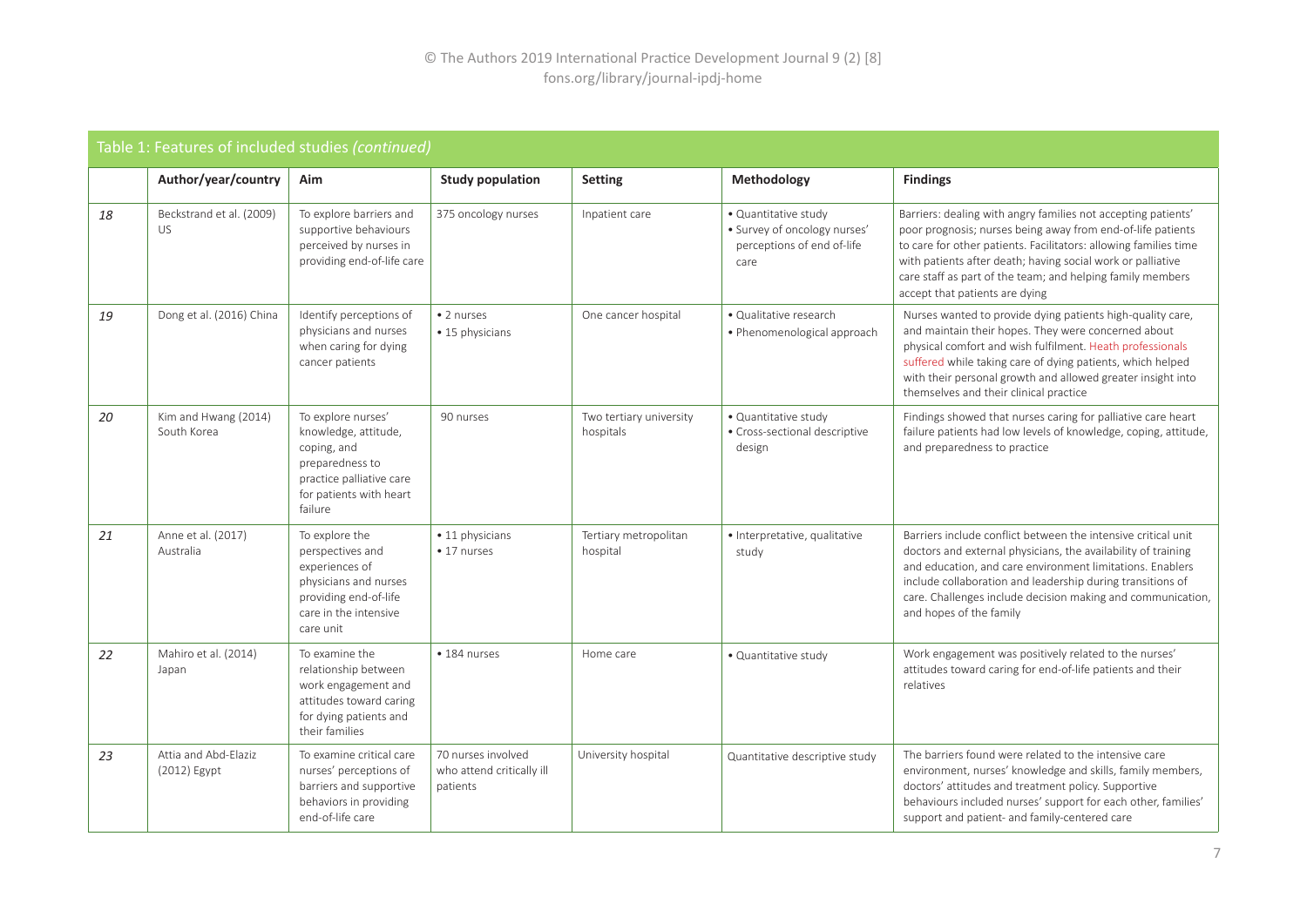| Table 1: Features of included studies (continued) |                                     |                                                                                                               |                         |                    |                                             |                                                                                                                                                                                                                                                                                                      |
|---------------------------------------------------|-------------------------------------|---------------------------------------------------------------------------------------------------------------|-------------------------|--------------------|---------------------------------------------|------------------------------------------------------------------------------------------------------------------------------------------------------------------------------------------------------------------------------------------------------------------------------------------------------|
|                                                   | Author/year/country                 | Aim                                                                                                           | <b>Study population</b> | <b>Setting</b>     | <b>Methodology</b>                          | <b>Findings</b>                                                                                                                                                                                                                                                                                      |
| 24                                                | Thompson et al. (2006)<br>Canada    | To develop an<br>understanding of<br>the process nurses<br>undertake in providing<br>quality end-of-life care | <b>10 RNs</b>           | Teaching hospitals | • Qualitative research<br>• Grounded theory | 'Creating a haven for safe passage' represents a continuum<br>of behaviours and strategies, and comprises 'facilitating and<br>maintain a lane change'; 'getting what's needed'; 'being<br>there'; and 'manipulating the care environment'                                                           |
| 25                                                | Andrew and Whyte<br>(2004) Scotland | To explore the<br>experiences of nurses<br>caring for people<br>receiving palliative<br>chemotherapy          | 10 district nurses      | Primary care trust | • Qualitative descriptive study             | Nurses saw that their role had relevance at all stages of the<br>illness. Important aspects were knowing the patient and<br>family, communication between primary care and hospital,<br>coping with uncertainty and the provision of comprehensive<br>care based on good interpersonal relationships |
| 26                                                | Espinosa et al. (2008) US           | To identify barriers to<br>providing terminal care<br>in intensive care unit                                  |                         |                    | Literature review                           | The barriers found were: lack of involvement in planning care;<br>disagreement among health professionals; lack of pain relief;<br>unrealistic hopes of the family; nurses' difficulty coping; lack<br>of skills and education; staffing levels; and care environment<br>characteristics             |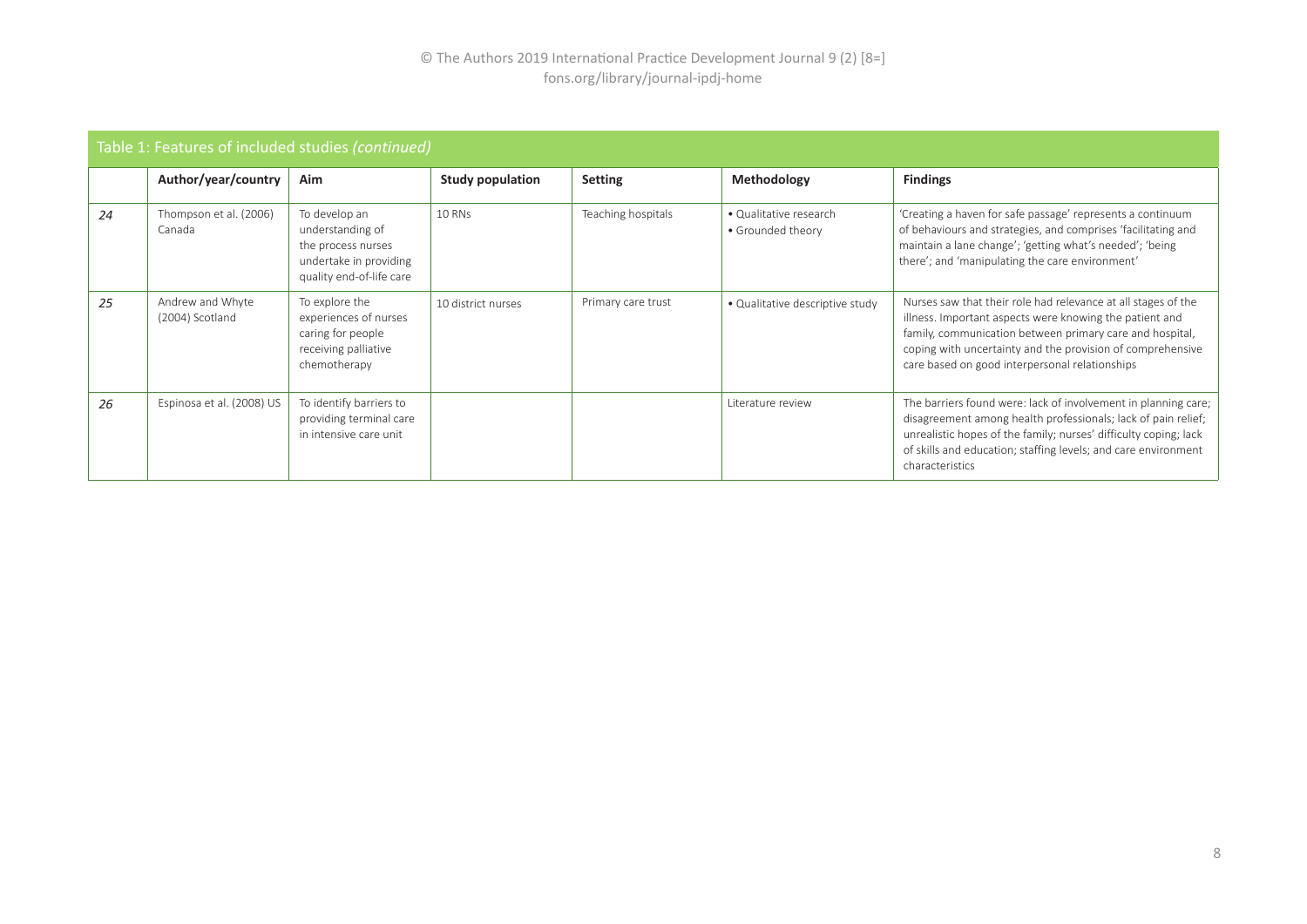# **Results**

#### *Search results*

The search of electronic databases initially retrieved 2,126 references (CINAHL, Medline and PsycINFO: n=673; Web of Science: n=305; Embase: n=1137; Cochrane reviews: n=11; grey literature: n=0). Following the removal of duplicates, the remaining 2,095 titles and abstracts were reviewed, applying the inclusion and exclusion criteria. This resulted in a total of 34 articles for review. Hand searching of the references cited in the articles selected produced five more studies. A review of these 39 full-text articles was done independently by two reviewers (CA and KT). In this process, 13 articles were found not to meet the inclusion criteria. The final 26 included publications were journal articles. Figure 2 shows the PRISMA flowchart (Joanna Briggs Institute, 2015) of the article selection process.





### *Characteristics of the literature*

All articles included were published between 2004 and 2018 – most (n=11) between 2013 and 2016. While the majority of the studies (n=22) were primary research studies, four were literature reviews.

Most of the primary studies (n=10) included nurses from acute care settings. Other studies (n=7) included nurses working in university hospitals, medical and surgical wards, and emergency units. Five studies were conducted with community nurses. The primary studies were carried out in 15 different countries from the five continents: Europe (n=7); North America (n=5); Asia (n=6); Africa (n=2); and Australia (n=2). Summaries of each study are presented in Table 1, above. The final 26 papers include a diverse range of research designs. Sixteen employed qualitative designs (phenomenology, grounded theory and content analysis), four were literature reviews (systematic literature review, narrative review, integrated literature review) and six used quantitative designs (exploratory factor analysis, cross-sectional and descriptive analysis).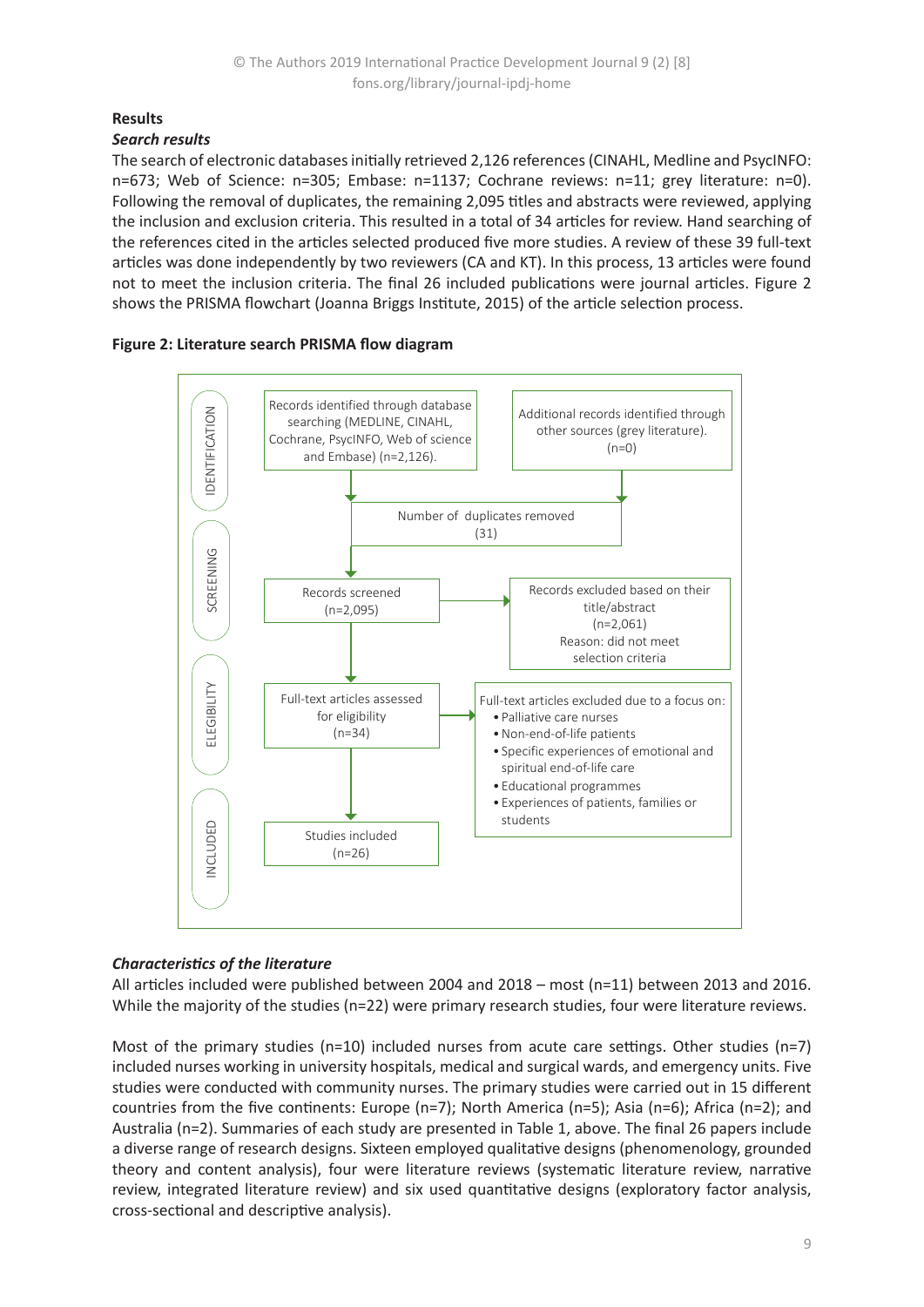# *Outcomes*

From the analysis, the barriers and facilitators to person-centred end-of-life care were mapped and categorised under the constructs of McCormack and McCance's (2017) Person-centred Practice Framework (see Figure 1, above). In this way, the barriers were mapped against two key constructs: prerequisites (professionally competent, developed interpersonal skills, knowing self) and care environment (shared decision making, effective staff relationships, supportive organisational systems, physical environment). The facilitators reflected the same two constructs and in addition were mapped against person-centred processes (sharing decision making, being sympathetically present, providing holistic care), which promote high-quality end-of-life care.

A synthesis of the barriers and facilitators is shown in Table 2.

| or person-centred end-or-life care                                      |                                                                                                   |                                                                                                                                                                                     |  |  |  |  |
|-------------------------------------------------------------------------|---------------------------------------------------------------------------------------------------|-------------------------------------------------------------------------------------------------------------------------------------------------------------------------------------|--|--|--|--|
|                                                                         | Provision of person-centred care at the end of life                                               |                                                                                                                                                                                     |  |  |  |  |
| Person-centred<br><b>Nursing Framework</b>                              | <b>Barriers</b>                                                                                   | <b>Facilitators</b>                                                                                                                                                                 |  |  |  |  |
| Attributes/<br>prerequisites<br>· Professionally                        | Lack of knowledge and experience in palliative<br>care<br>Lack of communication skills            | Educational programmes to provide a holistic<br>knowledge<br>Experiential learning of palliative care                                                                               |  |  |  |  |
| competent<br>· Developed<br>interpersonal<br>skills                     | Emotional cost to the nurse when caring for<br>patients                                           | Promotion of nurse's self-reflection for evaluating<br>care procedures and the emotional impact of<br>caring for patients at the end of life                                        |  |  |  |  |
| • Knowing self                                                          | Lack of coping strategies during caring and after<br>the patient's death                          | Strategies and ways to cope themselves with<br>end-of-life care<br>Commitment to the job to provide end-of-life<br>care                                                             |  |  |  |  |
| Care environment<br>• Effective staff                                   | Lack of teamwork                                                                                  | Collaboration between physician and nurses                                                                                                                                          |  |  |  |  |
| relationships<br>· Shared decision-                                     | Undefined nurse's role in decision making and<br>lack of involvement in patient's decision making | Creation of a conducive physical environment                                                                                                                                        |  |  |  |  |
| making systems<br>• Supportive                                          | Heavy workload                                                                                    | Continuity of care at the end of life                                                                                                                                               |  |  |  |  |
| organisational<br>systems                                               | Lack of continuity of care due to great number of<br>staff caring for a single patient            | Time to provide comfort to patients and families<br>and to reflect on care process and on self                                                                                      |  |  |  |  |
| • The physical<br>environment                                           | Caring simultaneously for acute and terminal<br>patients                                          |                                                                                                                                                                                     |  |  |  |  |
|                                                                         | Lack of time for nurses to provide comfort and<br>support                                         |                                                                                                                                                                                     |  |  |  |  |
|                                                                         | Lack of personal support by the organisation to<br>cope with end-of-life situations               |                                                                                                                                                                                     |  |  |  |  |
|                                                                         | Unsuitable noise in the physical environment                                                      |                                                                                                                                                                                     |  |  |  |  |
| Care processes<br>• Sharing decision                                    |                                                                                                   | Provision of holistic care at all stages of advanced<br>disease                                                                                                                     |  |  |  |  |
| making<br>· Being<br>sympathetically<br>present<br>· Providing holistic |                                                                                                   | Sharing decision making and information<br>between patients, families and health<br>professionals to achieve good care and death<br>(better interventions, dignity, place of death) |  |  |  |  |
| care                                                                    |                                                                                                   | Nurse-person (patient/family/health<br>professionals) relationships to provide holistic<br>care during care and after the patient's death                                           |  |  |  |  |

of person-centred end-of-life care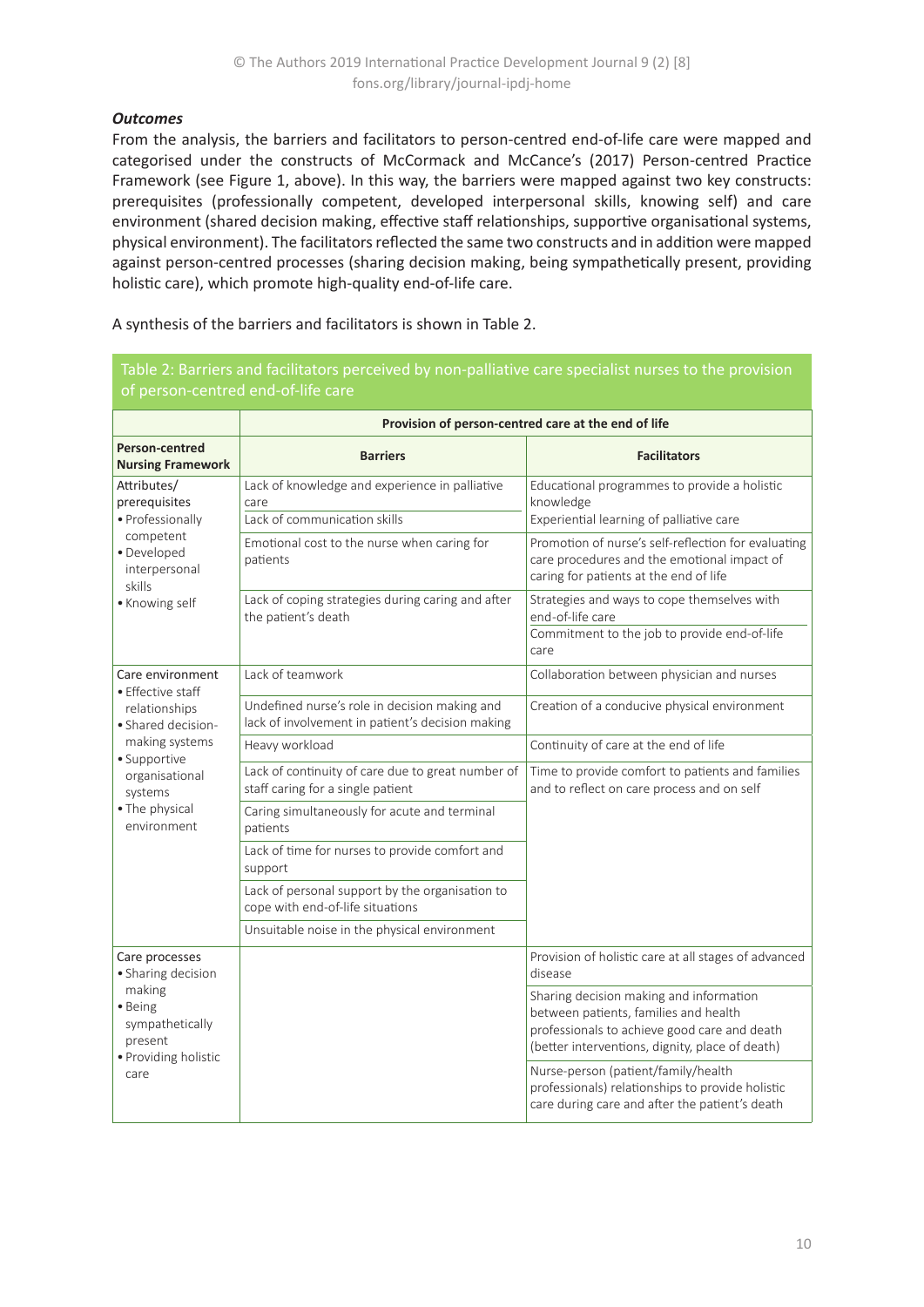### **Barriers to providing person-centred end-of-life care by generalist nurses** *Barriers related to prerequisites (or attributes) of nurses necessary to providing person-centred endof-life care*

### *Professionally competent*

Six publications highlighted key barriers in relation to the competence of the nurse (Espinosa et al., 2008; Roche-Fahy and Dowling, 2009; McCourt et al., 2013; Kim and Hwang, 2014; Kisorio and Langley, 2016; Andersson et al., 2016). One of the most frequent barriers mapped against this prerequisite was nurses' lack of knowledge and experience in palliative care to support dying persons. It was evident that generalist nurses did not have the knowledge and skills needed to provide holistic care (Espinosa et al., 2008), to assess and manage symptoms (Espinosa et al., 2008; Roche-Fahy and Dowling, 2009; McCourt et al., 2013; Kim and Hwang, 2014), to provide spiritual support (Roche-Fahy and Dowling, 2009; Kisorio and Langley, 2016) or to support existential needs (Kisorio and Langley, 2016). It was evident that nurses provided a partial assessment of the person, focusing mainly on symptom control and use of technical equipment or management of drugs (Andersson et al., 2016) rather than providing care of the whole person (Roche-Fahy and Dowling, 2009). This was due to the lack of knowledge needed to assess other aspects of the person, such as the spiritual (Roche-Fahy and Dowling, 2009; Kisorio and Langley, 2016). There was evidence that generalist nurses need more education in these areas to enable them to be professionally competent in the delivery of high-quality end-of-life care.

#### *Interpersonal skills*

Seven papers reported the lack of communication skills as a barrier to person-centred and holistic care for patients and families (Beckstrand and Kirchhoff, 2005; Alasiry et al., 2012; McCourt et al., 2013; Borhani et al., 2014; Dong et al., 2016; Kisorio and Langley, 2016; Brooks et al., 2017). This barrier relates to the framework's prerequisite of developed interpersonal skills. It was evident that general nurses felt they did not have enough experience and confidence to engage in difficult conversations with patients and families (Brooks et al., 2017). A particular challenge was having the skills and confidence to conduct complex conversations while keeping a balance between maintaining hope and truth telling (Dong et al., 2016). In one study, it was also reported that communication relating to language difficulties could be challenging (Dong et al., 2016).

### *Knowing self*

The emotional cost to the nurse of being in close contact with dying people and their relatives was identified as another barrier that makes nurses feel professionally insecure and affects their ability to deliver high-quality end-of-life care (Johansson and Lindahl, 2010; Alasiry et al., 2012; Andersson et al., 2016). This cost was perceived as higher in close nurse-patient relationships (Roche-Fahy and Dowling, 2009), affecting the nurse's identity professionally and personally (Hamilton and McDowell, 2004; Johansson and Lindahl, 2010). For instance, nurses might imagine themselves in the same situation as patients, potentially meaning they are too close to the patients and unable to provide existential support (Johansson and Lindahl, 2010).

It was also evident that the nurses had not developed the resilience needed to provide high-quality endof-life care. A lack of coping strategies while caring for the person and after their death was reported in eight publications (Wallerstedt and Andershed, 2007; Roche-Fahy and Dowling, 2009; Johansson and Lindahl, 2010; Efstathiou and Clifford, 2011; Alasiry et al., 2012; King and Thomas, 2013; Andersson et al., 2016; Kisorio and Langley, 2016). Feelings of frustration at a patient's death were reported, for example where a patient died suddenly and the nurse was left feeling that the relationship had no proper closure (Wallerstedt and Andershed, 2007). Nurses also experienced coping with multiple deaths within a short period as very challenging and stressful (Wallerstedt and Andershed, 2007).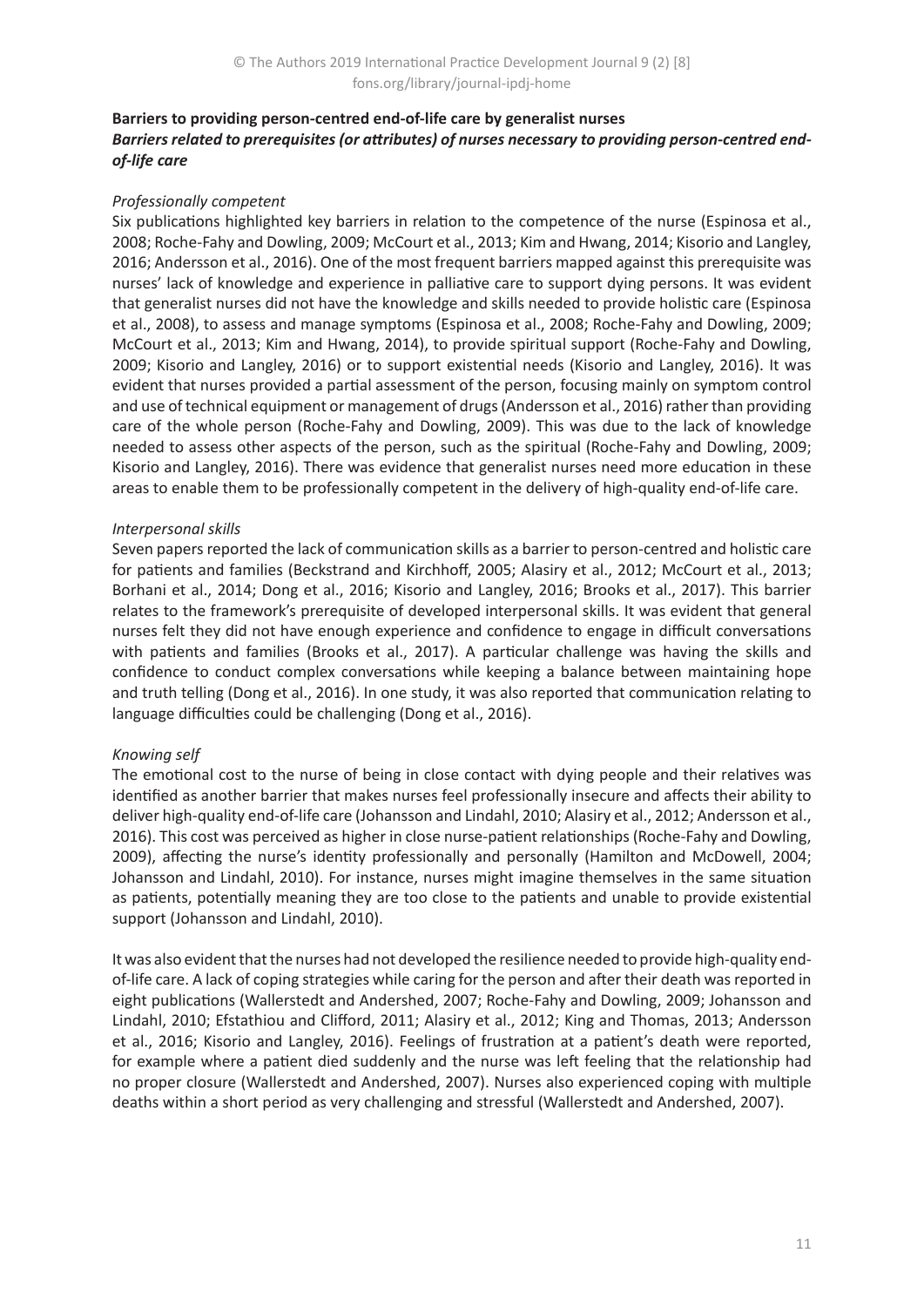#### *Barriers related to the care environment in providing person-centred end-of-life care*

A total of 18 publications described barriers that could be mapped to the care environment construct, such as those around staff relationships, shared decision-making systems, supportive organisational systems and the physical environment.

#### *Effective staff relationships and shared decision-making systems*

Nine papers highlighted a lack of teamwork and this seemed to be a frequent barrier in the generalist setting, which also affected shared decision-making systems (Andrew and Whyte, 2004; Espinosa et al., 2008; Beckstrand et al., 2009; Alasiry et al., 2012; Attia et al., 2012; Gagnon and Duggleby, 2014; Kisorio and Langley, 2016; Ranse et al., 2016; Brooks et al., 2017). This barrier was mostly related to lack of communication within the team (Andrew and Whyte, 2004; Alasiry et al., 2012; Gagnon and Duggleby, 2014; Kisorio and Langley, 2016; Ranse et al., 2016). Lack of communication between hospital and primary care was also evident (Andrew and Whyte, 2004). It was frequently reported that the nurses felt that there was a lack of shared decision making when caring for the patients, reflected in different goals within the care offered (Beckstrand et al., 2009; Attia et al., 2012; Brooks et al., 2017). There was also evidence of disagreements among physicians regarding prognosis (Espinosa et al., 2008) contributing to nurses' confusion about the aims and goals of care. Nurses also felt that their opinions were not included or considered (Attia et al., 2012) and felt excluded from family discussions (Espinosa et al., 2008).

#### *Supportive organisational systems*

There were also barriers relating to organisational systems within the care environment construct. Heavy workload (Attia et al., 2012) was identified as an obstacle to delivering high-quality end-oflife care. A lack of continuity of care was also mentioned as a barrier (Efstathiou and Clifford, 2011), while having to provide care for end-of-life patients at the same time as acute care for other patients was identified as a barrier that prevented a closer relationship between the nurse and the patient (Wallerstedt and Andershed, 2007; Beckstrand et al., 2009; Johansson and Lindahl, 2010; McCourt et al., 2013). Nurses found it difficult to combine care of the dying people with care of people in curative treatment in the same unit (Wallerstedt and Andershed, 2007; Johansson and Lindahl, 2010; McCourt et al., 2013).

Five studies found barriers related to a lack of time to provide comfort and support to patients and families, as well as a lack of time to adjust after a patient's death and before admission of a new patient (Espinosa et al., 2008; Roche-Fahy and Dowling, 2009; McCourt et al., 2013; Andersson et al., 2016; Kisorio and Langley, 2016).

Studies also cited a lack of organisational structure to supported nurses in coping with demanding and challenging end-of-life care situations (Roche-Fahy and Dowling, 2009; Efstathiou and Clifford, 2011; Attia et al., 2012). This was especially the case in relation to support for newly qualified nurses (Roche-Fahy and Dowling, 2009).

#### *The physical environment*

An unsuitable physical environment was reported in four articles. A lack of privacy, drab decoration and noise were all mentioned in this respect (Espinosa et al., 2008; Roche-Fahy and Dowling, 2009; Efstathiou and Clifford, 2011; McCourt et al., 2013).

### **Facilitators to providing person-centred end-of-life care by generalist nurses**

The facilitators were also mapped and categorised under the constructs of the Person-centred Practice Framework and reflect the same constructs as those already described within the barriers – prerequisites/attributes, care environment, and in addition person-centred processes (McCormack and McCance, 2017). A synthesis of the facilitators is shown in Table 1, above.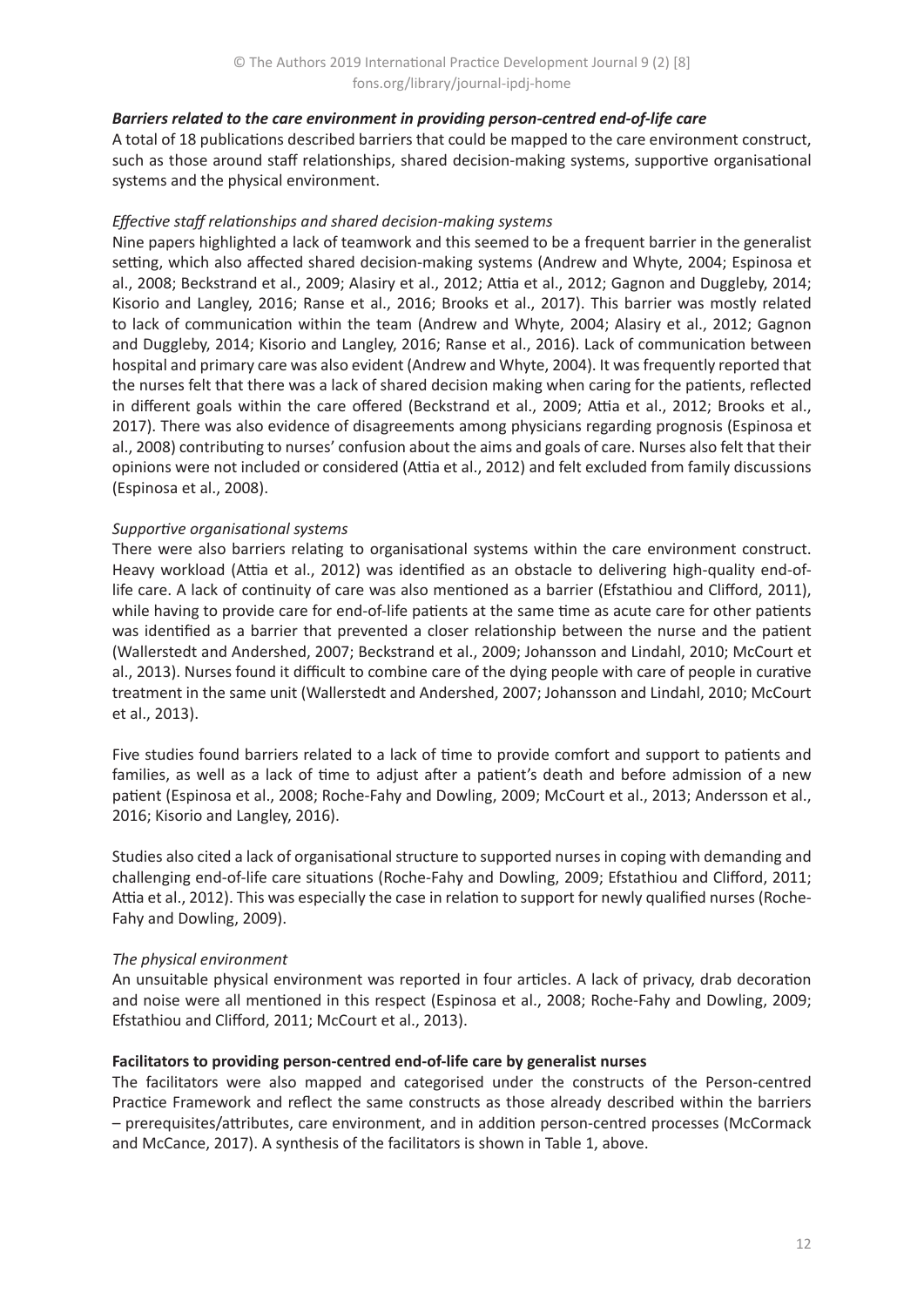# *Facilitators relating to the prerequisites (or attributes) of nurses in providing person-centred end-oflife care*

There were 21 publications that discussed facilitators relating to the prerequisites or attributes nurses need for person-centred end-of-life care. As already alluded to in the barriers section, education is an essential facilitator of nurses' professional competence. Developing education programmes that provide a holistic knowledge of the person was identified as a relevant enabler (Hamilton and McDowell, 2004; Hopkinson et al., 2005; Thompson et al., 2006; Wallerstedt and Andershed, 2007; Roche-Fahy and Dowling, 2009; Johansson and Lindahl, 2010; McCourt et al., 2013; Gagnon and Duggleby, 2014; Dong et al., 2016; Ranse et al., 2016). These programmes need to focus on holistic assessment and care in physical, emotional, spiritual and social dimensions (Wallerstedt and Andershed, 2007; Espinosa et al., 2008; Attia et al., 2012; Kisorio and Langley, 2016). It was also highlighted that nurses need experiential learning in these areas to be able to provide effective care (Wallerstedt and Andershed, 2007; Espinosa et al., 2008; Attia et al., 2012; Kisorio and Langley, 2016).

In relation to the knowing self construct, it was identified that promotion of nurses' self-reflection about the care they provide is essential. Awareness and identification of the emotional impact of caring for people at the end of life is an important facilitator (Hopkinson et al., 2005; Johansson and Lindahl, 2010; Gagnon and Duggleby, 2014; Andersson et al., 2016; Dong et al., 2016). To develop selfawareness and understanding of their emotions, nurses need to reflect on the care they give and their own emotional responses, including on their own and their relatives' mortality as well as existential issues related to their own being in the world (Andersson et al., 2016). This self-reflection helps them to engage in a deeper relationship with patients and their families as a nurse and as a person (Hamilton and McDowell, 2004).

It was also highlighted that nurses need to learn strategies to cope with issues related to end-of-life care (Espinosa et al., 2008; Efstathiou and Clifford, 2011; Andersson et al., 2016; Kisorio and Langley, 2016). Some of the strategies identified as helpful were: humour; a structured approach when talking with dying people and their families (Beckstrand and Kirchhoff, 2005); and balance between engagement and detachment (Hopkinson et al. 2005). These strategies help nurses to provide comfort without unnecessary physical and emotional cost (Hopkinson et al., 2005; Beckstrand et al., 2009). Additionally, obtaining spiritual and emotional support to cope with end-of-life situations was highlighted as an important consideration (Hamilton and McDowell, 2004; Espinosa et al., 2008; Roche-Fahy and Dowling, 2009; Efstathiou and Clifford, 2011; Andersson et al., 2016). Some authors suggested counselling and debriefing sessions following a patient's death may be useful (Beckstrand et al., 2009; Andersson et al., 2016).

Commitment to the job was named as another facilitator of person-centred end-of-life care (Wallerstedt and Andershed, 2007; King and Thomas, 2013; Borhani et al., 2014; Mahiro et al., 2014). Commitment helps nurses maintain a positive attitude towards caring for patients and families until the last moment of life (Wallerstedt and Andershed, 2007; King and Thomas, 2013; Borhani et al., 2014; Mahiro et al., 2014).

### *Facilitators relating to the care environment for providing person-centred end-of-life care*

Seven publications discussed facilitators relating to the care environment (Espinosa et al., 2008; Roche-Fahy and Dowling, 2009; Efstathiou and Clifford, 2011; Alasiry et al., 2012; Attia et al., 2012; Grafton and Coyne, 2012; Ranse et al., 2016)

Positive and effective staff relationships, such as collaboration between physicians and nurses, was a frequent facilitator found in the studies (n=7). Nurses considered that this facilitated patient- and family-centred decision making and enabled shared decision making (Efstathiou and Clifford, 2011). Other facilitators related to supportive organisational systems set out in the Person-centred Practice Framework were identified. These included time to comfort patients and families (Roche-Fahy and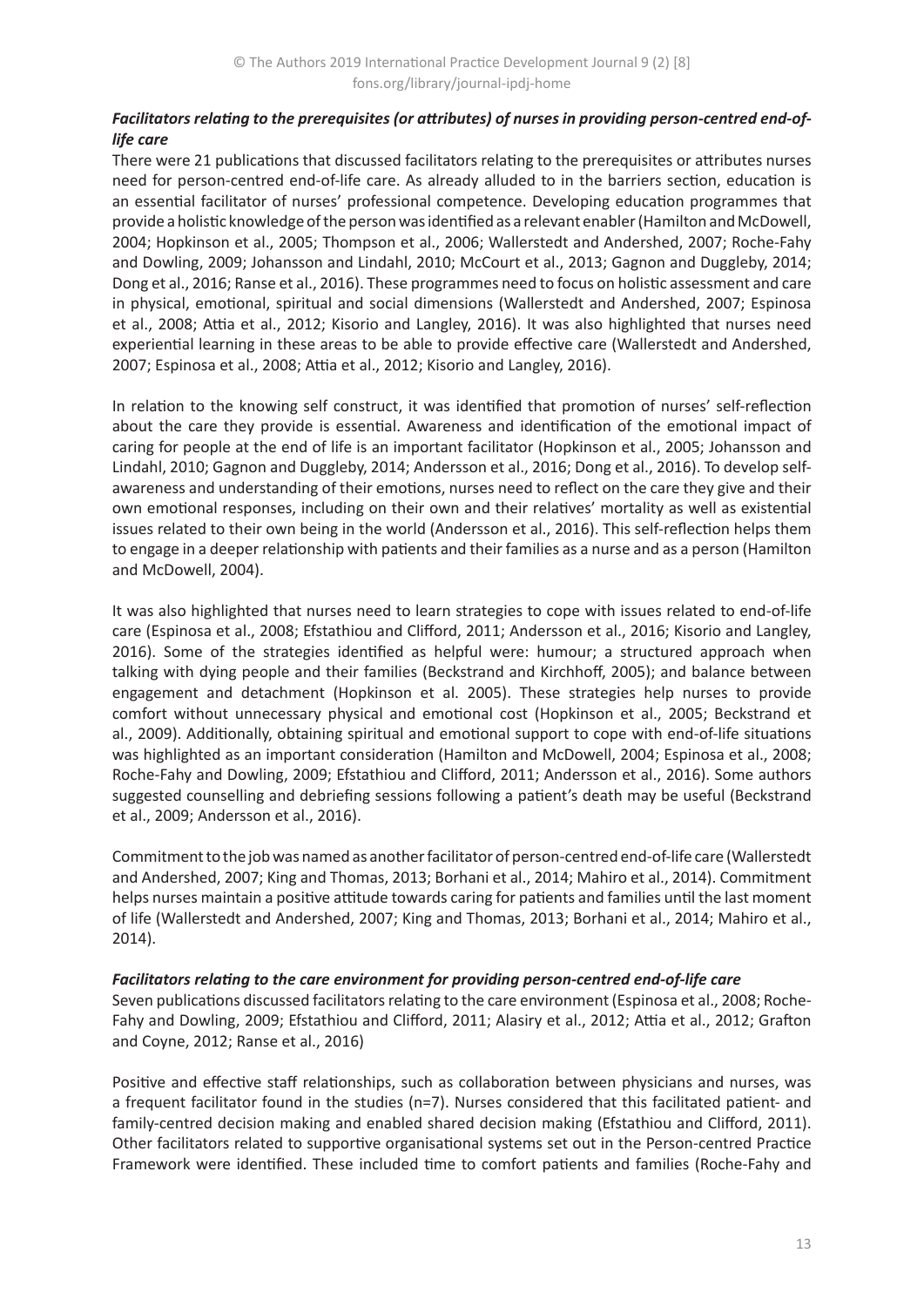Dowling, 2009; Attia et al., 2012; Grafton and Coyne, 2012); enough staff to provide care; continuity of care at the end of life; and establishing an evidence-based care plan in order to provide standardised care (Efstathiou and Clifford, 2011; Alasiry et al., 2012).

A positive physical environment for providing end-of-life care was another facilitator. Working in a peaceful, relaxing and pleasant environment that affords privacy and comfort to patients was identified as helpful (Espinosa et al., 2008; Ranse et al., 2016). It was seen as important that generalist nurses could allow family members to have adequate time to be alone with the patient during caring and after death of the patient. The ability to create a space for families to rest and to have access to food was also seen as important (Espinosa et al., 2008).

### *Facilitators relating to person-centred processes*

A total of 18 publications discussed facilitators mapped against care processes, including providing holistic care, shared decision making and being sympathetically present. Within the facilitators of person-centred processes, seven papers reported that approaching patients and families in a holistic way, taking into account physical, emotional, spiritual and psychosocial aspects, was an enabler of good-quality end-of-life care at all stages of advanced illness (Hamilton and McDowell, 2004; Roche-Fahy and Dowling, 2009; Efstathiou and Clifford, 2011; Gagnon and Duggleby, 2014; Dong et al., 2016; Kisorio and Langley, 2016; Wai Tse et al., 2016). Supporting and enhancing families' ability to take care of dying persons is also important (Beckstrand and Kirchhoff, 2005; Beckstrand et al., 2009; Alasiry et al., 2012; King and Thomas, 2013; Dong et al., 2016). Nine papers reported the sharing of information and decisions among patients, families and health professionals as facilitators of good care and a good death (better interventions, dignity of care, place of death) (Thompson et al., 2006; Beckstrand et al., 2009; Efstathiou and Clifford, 2011; Attia et al., 2012; King and Thomas, 2013; Gagnon and Duggleby, 2014; Dong et al., 2016; Kisorio and Langley, 2016; Ranse et al., 2016).

The ability to develop effective nurse-person relationships (with patients, families and other health professionals) for holistic care at end of life and after death is an enabler of compassionate care (Wallerstedt and Andershed, 2007; Espinosa et al., 2008; Roche-Fahy and Dowling, 2009; Alasiry et al., 2012; Attia et al., 2012). Such relationships help with physical comfort (Roche-Fahy and Dowling, 2009), emotional support (Hamilton and McDowell, 2004; Thompson et al., 2006; Roche-Fahy and Dowling, 2009; Efstathiou and Clifford, 2011; King and Thomas, 2013; Borhani et al., 2014; Andersson et al., 2016; Dong et al., 2016) and spiritual support (Roche-Fahy and Dowling, 2009; Dong et al., 2016). They also improve shared decision making (Efstathiou and Clifford, 2011). To achieve these results, nurses need to be present, available to the needs of the patient and the family, use positive physical contact, be truthful, and engage in honest communication (Hamilton and McDowell, 2004; Thompson et al., 2006; Roche-Fahy and Dowling, 2009; Efstathiou and Clifford, 2011; King and Thomas, 2013; Borhani et al., 2014; Andersson et al., 2016; Dong et al., 2016).

### **Discussion**

This scoping review provides a comprehensive overview of the research evidence on the key factors that influence the provision of person-centred end-of-life care by generalist nurses. This is also the first study to focus specifically on the barriers and facilitators perceived by generalist nurses in this respect. In this sense, the results of this review could inspire the development of key action points at different levels (educational, practice, organisational, policy and research) where further work could be undertaken to implement person-centred care at the end of life. In this regard, the review highlights nurses' need for adequate education and training.

The primary studies included were from 15 distinct countries, representing five continents. This diversity of settings and widespread interest in the topic across a range of studies adds strength to the results, which are able to offer a broad overview of the barriers and facilitators using an international evidence base.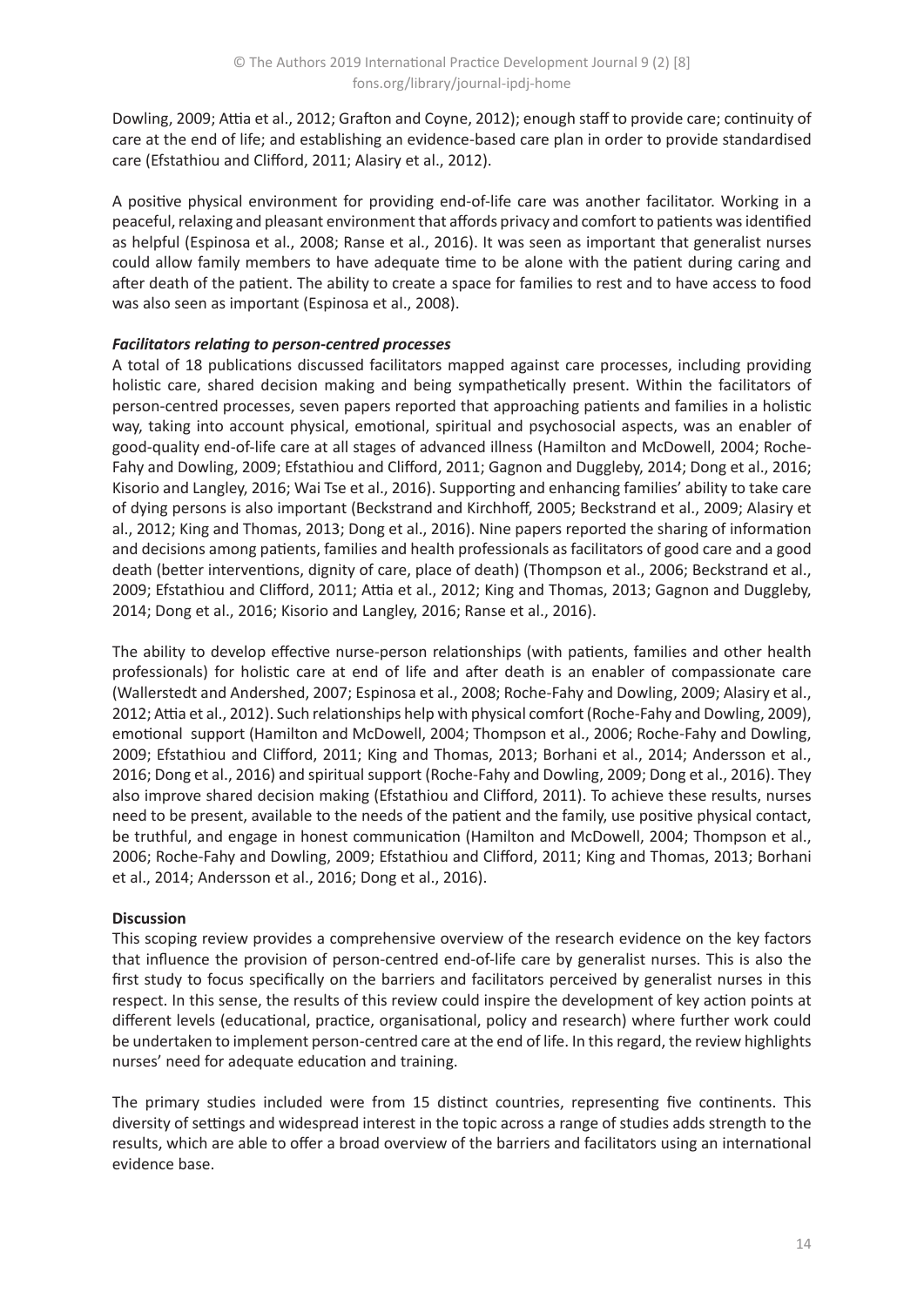This scoping review was informed by the Person-centred Practice Framework (McCormack and McCance, 2017) – the first time this framework has been used to identify barriers and facilitators related to person-centred end-of-life care by registered nurses. Other authors (Lannie and Peelo-Kilroe, 2017) have related the assessment and provision of palliative care with the key elements of the framework. They recognised that those elements were equally important and relevant to personcentred palliative care practices and culture. Therefore, this study underlines the relevance of the theoretical framework to person-centred practice in the context of end-of-life and palliative care in all clinical settings.

The barriers found in the scoping review pointed mainly to a lack of professional competences (knowledge, skills and attitudes) among generalist registered nurses to provide palliative end-oflife care to relieve suffering and improve the quality of provision for patients and their families. This could be due to a lack of education in the philosophy of palliative care that addresses the breadth of physical, psychological, social and spiritual issues (Gaspard and Roberts, 2009). These barriers could be overcome by the inclusion of the Person-centred Practice Framework in educational programmes for generalist registered nurses (McCormack and McCance, 2017). As such, the framework could inform end-of-life care training courses aimed at generalist registered nurses in acute settings.

The findings of this review are similar to those of a study focusing on older people with cognitive impairment (Edvardsson and Nay, 2009). Those authors showed the need to develop healthcare systems that support person-centred care, including the promotion of friendly environments with competent nurses who provide comprehensive assessments and perform holistic care planning. They proposed that this care be provided by interdisciplinary teams.

From the synthesis of the barriers and facilitators found in this study, essential elements were identified that directly reflect constructs in the Person-centred Practice Framework (see Figure 3):

- Knowing the person (patient and family)
- Self-knowledge of the nurse
- Development of nurse-person relationships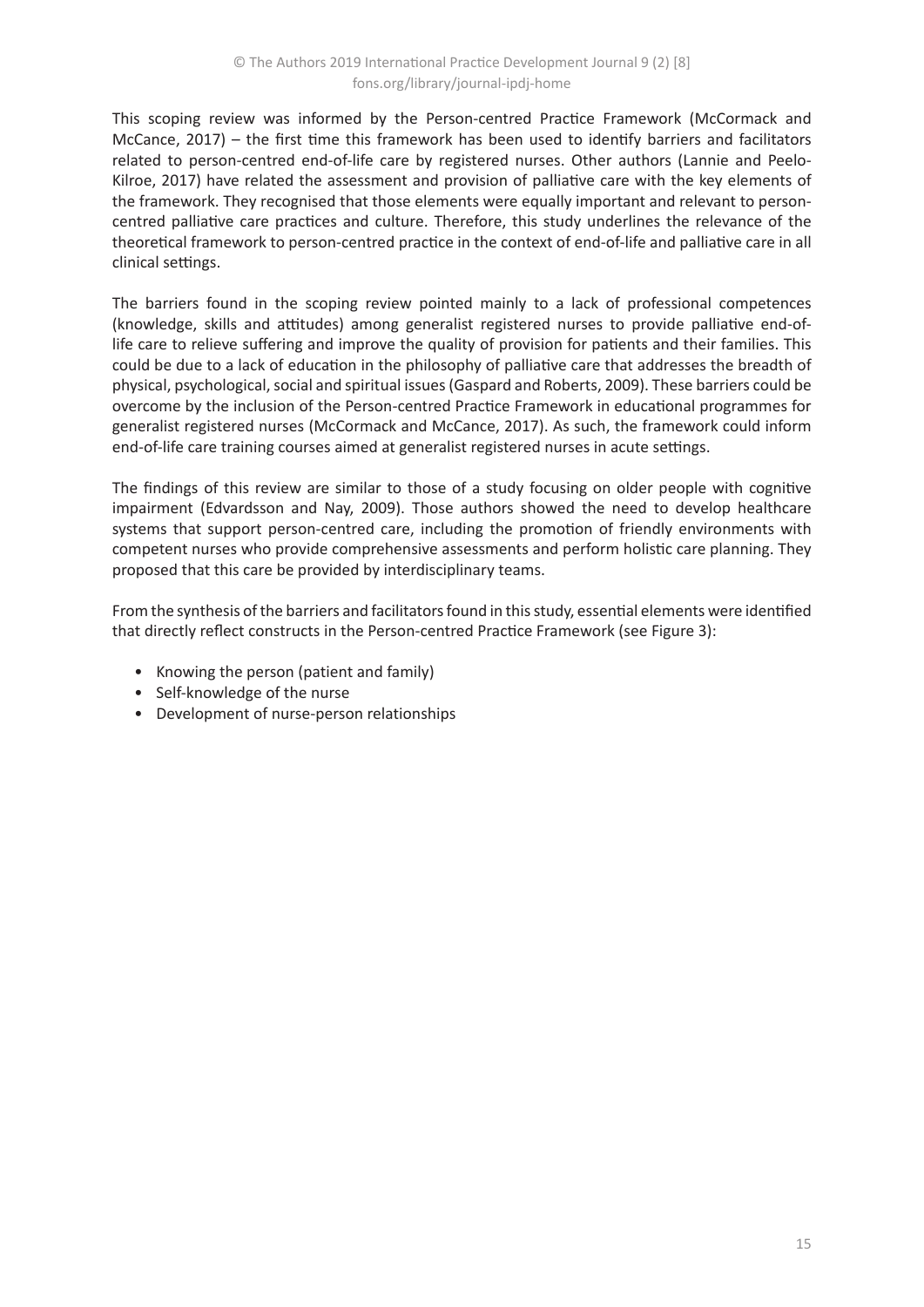

#### **Figure 3: Elements of end-of-life nursing that reflect the Person-centred Practice Framework**

In relation to the first element, knowing the person, it is important to point out that this should be achieved through a holistic assessment of the person, considering their experiences, needs and preferences. In this regard, it is worthy of mention that nurses will only be able to do this if they have had appropriate education and are trained in person-centred end-of-life care. Evidence shows that nurses who gain knowledge, improve their skills and have good attitudes towards caring for persons at the end of life provide better palliative care in practice (Kim and Hwang, 2014).

The second aspect, the self-knowledge of the nurse as a professional and as a person, was made evident through evaluation of caring procedures and the identification and management of the emotional impact that caring for people at the end of life may have on nurses. This aspect has also been identified as relevant in palliative care specialist nurses (Arnaert and Wainwright, 2009). In fact, Arnaert and Wainwright's reflections on palliative care nursing highlighted the importance of selfknowledge to recognise one's limitations and humanness, and to cope with emotional demands.

Development of nurse-person relationships entails aspects such as nurses' presence, trust, availability and physical contact. Such relationships enable nurses to be involved with persons and to know them as both a patient and as a person (Errasti-Ibarrondo et al., 2015), but there is a need for the relationship to be reciprocal, and based on values, beliefs and expectations shared by nurses and patients/families (Rumeu-Casares et al., 2017).

This review also has shown that to enact the competences of person-centred care at the end of life, generalist nurses need a care environment supported by the organisation and managers, which pays attention to time, collaboration, continuity of care and the physical environment. The time factor relates to nurses ability to provide comfort to patients and families and to reflect on the caring process.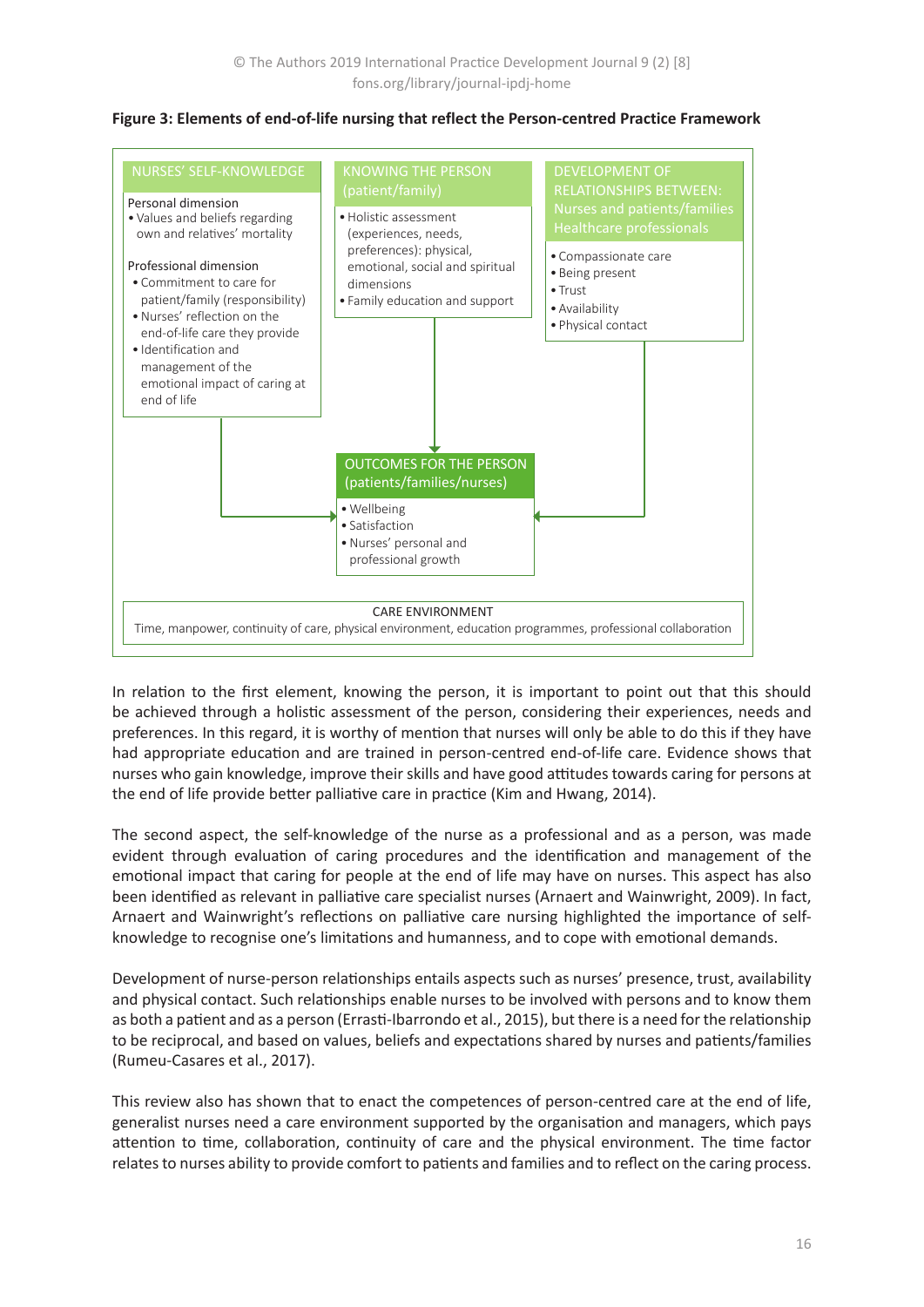The evidence suggests that when nurses do not have time to discuss their feelings, experiences and emotions associated with suffering, emotional exhaustion can result, adversely affecting retention of experienced staff (Jezuit, 2002). Another identified need was collaboration and good communication between physicians, nurses and other professionals for person-centred care and shared decision making. This collaboration benefits from pooling the support and wisdom of diverse professionals (Crawford and Price, 2003).

An outcome of providing person-centred end-of-life care is the personal and professional growth of the nurse. Evidence suggests that caring for people at the end of life and their families helps nurses to gain the strength to care and find meaning in what they do (Johansson and Lindahl, 2010). Some authors (Dong et al., 2016; Wai Tse et al., 2016) pointed out how nurses develop professionally and personally when caring for end-of-life patients and families by reflecting on the meaning of death. This is also supported by the literature review of Zheng et al. (2016), which shows how nurses who work with patients at the end of life and their families have the experience of learning and a chance to grow professionally. Likewise, this study also highlights the personal growth that can be experienced by nurses after the death of patients they have cared for. This personal and professional growth experienced can have positive impacts, such as a reduction of burnout-related time off work and improvements in job satisfaction. Understanding this could enable managers to facilitate an effective care environment for providing person-centred end-of-life care.

### **Study limitations**

This scoping review provides a broad, international view of the barriers and facilitators perceived by generalist nurses when providing person-centred care at the end of life. However, this global map could be supplemented by further studies focusing on specific aspects of person-centred end-of-life care, such as compassionate care, the nurse-person relationship or knowing the person. The search and the identification of the literature was based on a combination of keywords and MeSH terms. Although the literature search was conducted using the main healthcare databases, searching in additional databases with a more expansive search of the grey literature may have identified additional publications.

### **Implications for practice**

Person-centredness as it relates to end-of-life care needs to be firmly embedded in education for nurses and the need for further attention to this has been highlighted (O'Donnell et al., 2017). One way to do this is by teaching the key elements of end-of-life care using the Person-centred Practice Framework (McCormack and McCance, 2017). The International Community of Practice for Person-centred Practice (PcP-ICoP) has identified key considerations in its statement Development of a Person-centred Curriculum, set out in eight key themes, one which is the 'review of person-centred concepts, theories and principles' (McCormack and Dewing, 2019). The identification of the barriers and facilitators by this literature review has helped to identify the essential person-centred concepts that are central to end-of-life care in nursing practice. These include knowing the person (patient/family) in a holistic way, self-knowledge of nurses as professionals and as persons, and the development of nurse-person relationships with patients, families and other healthcare professionals. These concepts could be included in an education programme for non-specialist palliative care nurses to promote the provision of person-centred end-of-life care that truly reflects the person-centred curriculum (McCormack and Dewing, 2019). In this way, generalist nurses could obtain the professional competences required to provide this care in an acute setting.

The PcP-ICoP person-centred curriculum statement highlights engagement with stakeholders (McCormack and Dewing, 2019). This study could inform an education programme developed at an organisational level for managers to highlight the key concepts of person-centred care.

Likewise, such an educational programme could take into account the Person-centred Practice Framework (McCormack and McCance, 2017). This intersectionality of end-of-life care with the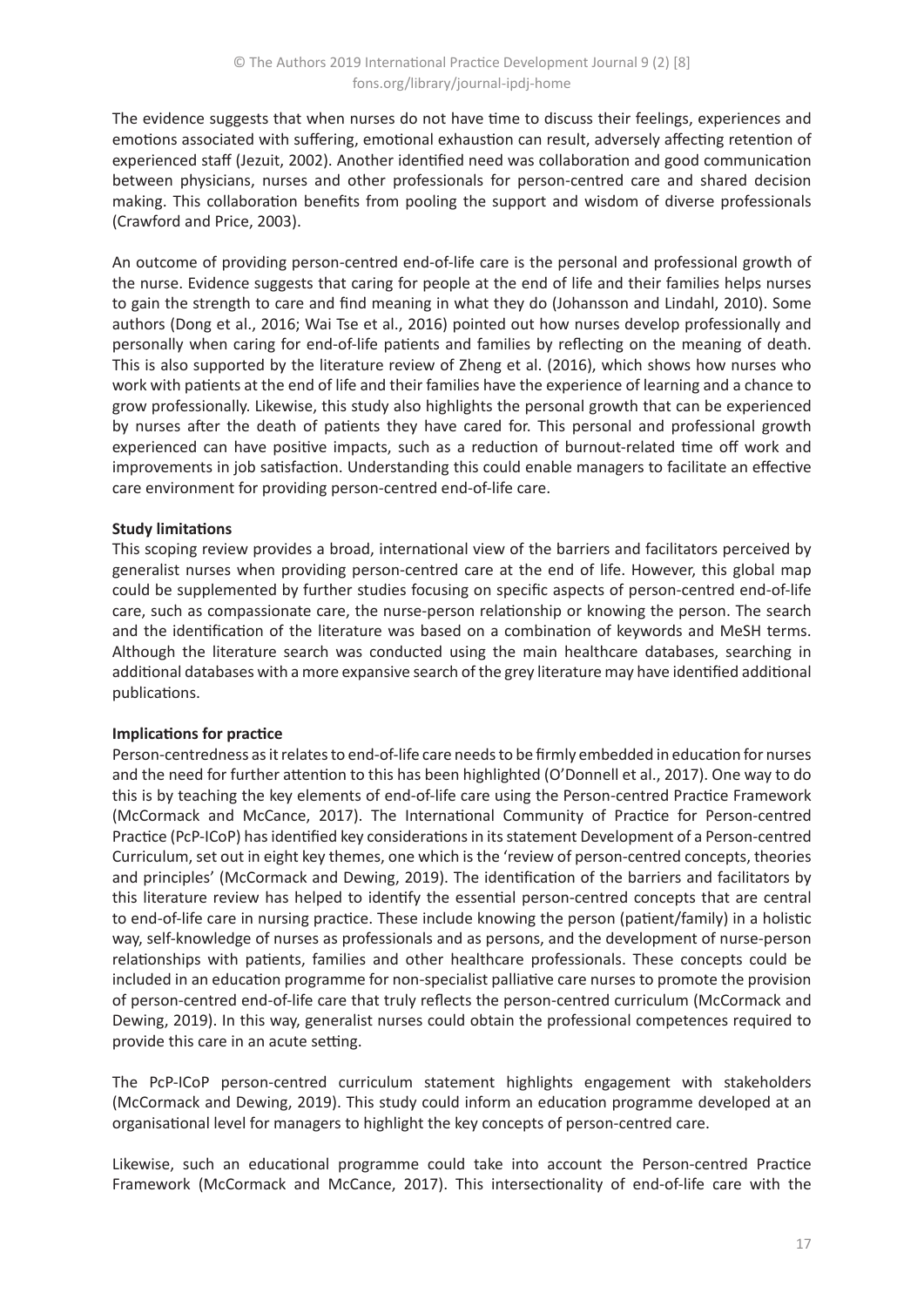framework could form an innovative nursing curriculum that could have an impact in clinical settings and in the wider care environment.

Finally, this review highlights the importance of interprofessional collaboration in clinical practice, such as the value of interdisciplinary sessions and shared decision making to provide optimal personcentred care. This contributes to building relationships and consequently improving the context and culture of person-centredness.

### **Conclusions**

A synthesis of the barriers and facilitators for providing person-centred end-of-life care by registered nurses has identified the key elements needed for implementing the philosophy of person-centred care at the end of life in the general healthcare arena, where most people with end-of-life needs are cared for. This review also points out the professional competences that nurses should have to provide this care.

This scoping review provides evidence that the Person-centred Practice Framework (McCormack and McCance, 2017) can be used to help identify barriers and facilitators influencing person-centred endof-life care. It reinforces the idea that this framework can be used in the context of clinical practice and to inform education programmes for the purpose of developing person-centredness in palliative and end-of-life care. The identified elements in this scoping review can form a starting point to design an innovative educational programme in end-of-life care for registered nurses, focused on improving person-centred outcomes.

#### **References**

- Aiken, L., Sloane, D., Bruyneel, L., Van Den Heede, K., Griffiths, P., Busse, R., Diomidous, M., Kinnunen, J., Kózka, M., Lesaffre, E., McHugh, M., Moreno-Casbas, M., Rafferty, A., Schwendimann, R., Scott, P., Tishelman, C., Van Achterberg, T. and Sermeus, W. (2014) Nurse staffing and education and hospital mortality in nine European countries: a retrospective observational study. *The Lancet*. Vol. 383. No. 9931. pp 1824-1830. [https://doi.org/10.1016/S0140-6736\(13\)62631-8](https://doi.org/10.1016/S0140-6736(13)62631-8).
- Alasiry, S., Alshehri, H., Medin, J. and Lundh Hagelin, C. (2012) Nurses' experiences of providing palliative care in a intensive care unit in Saudi Arabia. *Middle East Journal of Nursing*. Vol. 6. No. 1. pp 19-30. Retrieved from: [tinyurl.com/MEJN-palliative.](http://tinyurl.com/MEJN-palliative) (Last accessed 4<sup>th</sup> October 2019).
- Andersson, E., Salickiene, Z. and Rosengren, K. (2016) To be involved: a qualitative study of nurses' experiences of caring for dying patients. *Nurse Education Today*. Vol. 38. pp 144-149. [https://doi.](https://doi.org/10.1016/j.nedt.2015.11.026) [org/10.1016/j.nedt.2015.11.026](https://doi.org/10.1016/j.nedt.2015.11.026).
- Andrew, J. and Whyte, F. (2004) The experiences of district nurses caring for people receiving palliative chemotherapy. *International Journal of Palliative Nursing*. Vol. 10. No. 3. pp 110-118. [https://doi.](https://doi.org/10.12968/ijpn.2004.10.3.12601) [org/10.12968/ijpn.2004.10.3.12601](https://doi.org/10.12968/ijpn.2004.10.3.12601).
- Arksey, H. and O'Malley, L. (2005) Scoping studies: towards a methodological framework. *International Journal of Social Research Methodology: Theory and Practice*. Vol. 8. No. 1. pp 19-32. [https://doi.or](https://doi.org/10.1080/1364557032000119616) [g/10.1080/1364557032000119616](https://doi.org/10.1080/1364557032000119616).
- Arnaert, A. and Wainwright, M. (2009) Providing care and sharing expertise: reflections of nursespecialists in palliative home care. *Palliative and Supportive Care*. Vol. 7. No. 3. pp 357-364. [https://](https://doi.org/10.1017/S1478951509990290) [doi.org/10.1017/S1478951509990290](https://doi.org/10.1017/S1478951509990290).
- Attia, A., Abd-Elaziz, W. and Kandeel, N. (2012) Critical care nurses' perception of barriers and supportive behaviors. *American Journal of Hospice & Palliative Medicine*. Vol. 30. No. 3. pp 297-304. [https://](https://doi.org/10.1177/1049909112450067) [doi.org/10.1177/1049909112450067](https://doi.org/10.1177/1049909112450067).
- Beckstrand, R. and Kirchhoff, K. (2005) Providing end-of-life care to patients: critical care nurses' perceived obstacles and supportive behaviors. *American Journal of Critical Care*. Vol. 14. No. 5. pp 395-404.
- Beckstrand, R., Moore, J., Callister, L. and Bond, A. (2009) Oncology nurses' perceptions of obstacles and supportive behaviors at the end of life. *Oncology Nursing Forum*. Vol. 36. No. 4. pp 446-453. <https://doi.org/10.1188/09.ONF.446-453>.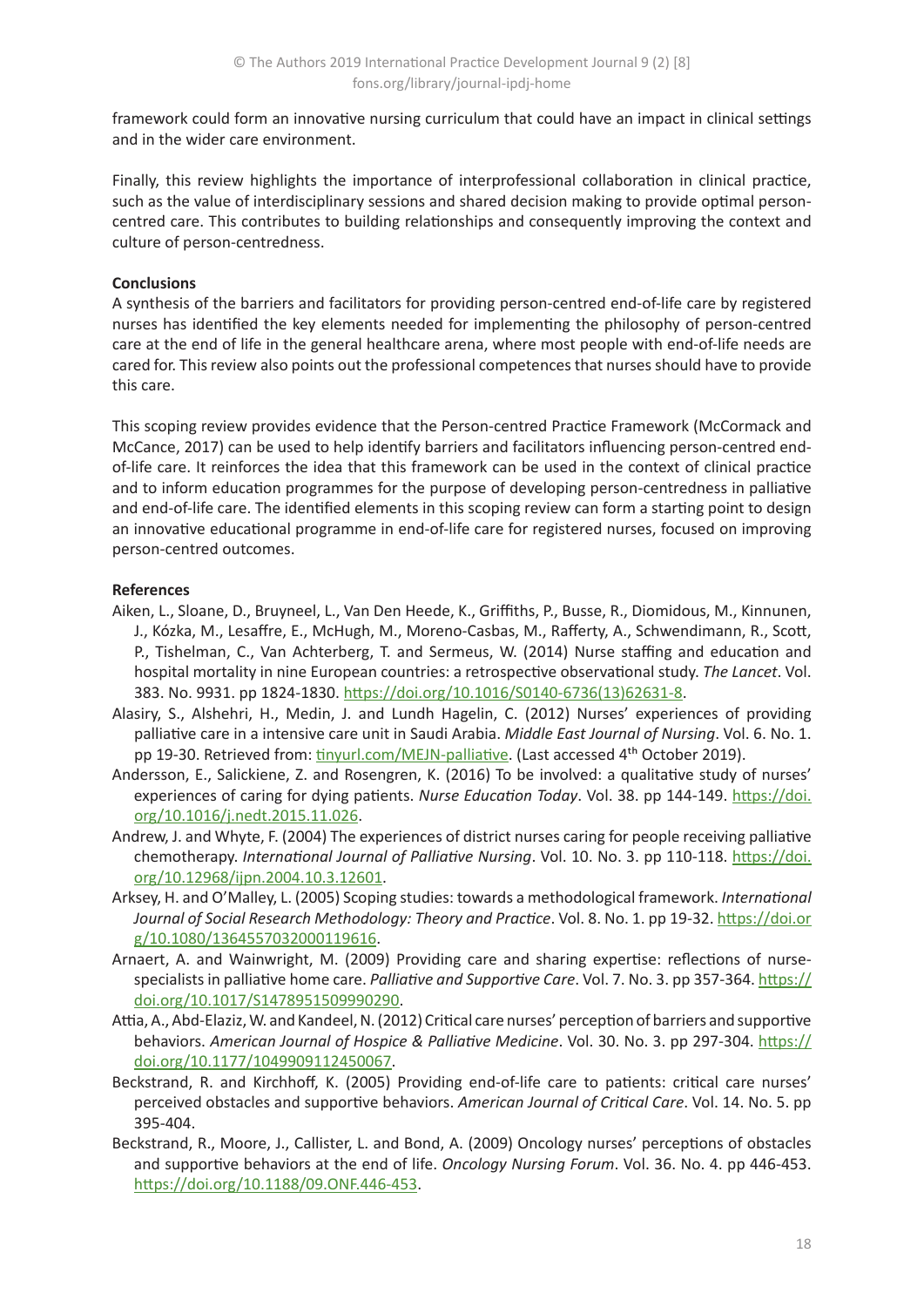- Borhani, F., Hosseini, S. and Abbaszadeh, A. (2014) Commitment to care: a qualitative study of intensive care nurses' perspectives of end-of-life care in an Islamic context. *International Nursing Review*. Vol. 61. No. 1. pp 140-147.<https://doi.org/10.1111/inr.12079>.
- Brooks, L., Manias, E. and Nicholson, P. (2017) Barriers, enablers and challenges to initiating end-of-life care in an Australian intensive care unit context. *Australian Critical Care*. Vol. 30. No. 3. pp 161-166. <https://doi.org/10.1016/j.aucc.2016.08.001>.
- Clarke, E., Curtis, J., Luce, J., Levy, M., Danis, M., Nelson, J. and Solomon, M. (2003) Quality indicators for end-of-life care in the intensive care unit. *Critical Care Medicine*. Vol. 31. No. 9. pp 2255-2262. <https://doi.org/10.1097/01.CCM.0000084849.96385.85>.
- Crawford, G. and Price, S. (2003) Team working: palliative care as a model of interdisciplinary practice. *Medical Journal of Australia*. Vol. 179. No. 6. (Suppl.) pp 32-34. [https://doi.](https://doi.org/10.5694/j.1326-5377.2003.tb05575.x) [org/10.5694/j.1326-5377.2003.tb05575.x](https://doi.org/10.5694/j.1326-5377.2003.tb05575.x).
- Dobrina, R., Tenze, M. and Palese, A. (2014) An overview of hospice and palliative care nursing models and theories. *International Journal of Palliative Nursing*. Vol. 20. No. 2. pp 75-81. [https://doi.](https://doi.org/10.12968/ijpn.2014.20.2.75) [org/10.12968/ijpn.2014.20.2.75](https://doi.org/10.12968/ijpn.2014.20.2.75).
- Dong, F., Zheng, R., Chen, X., Wang, Y., Zhou, H. and Sun, R. (2016) Caring for dying cancer patients in the Chinese cultural context: a qualitative study from the perspectives of physicians and nurses. *European Journal of Oncology Nursing*. Vol. 21. pp 189-196. [https://doi.org/10.1016/j.](https://doi.org/10.1016/j.ejon.2015.10.003) [ejon.2015.10.003](https://doi.org/10.1016/j.ejon.2015.10.003).
- Edvardsson, D. and Nay, R. (2009) Acute care and older people: challenges and ways forward. *Australian*  Journal of Advanced Nursing. Vol. 27. No. 2. pp 63-69. Retrieved from: [tinyurl.com/AJAN-older](https://tinyurl.com/AJAN-older). (Last accessed 4<sup>th</sup> October 2019).
- Edvardsson, D., Winblad, B. and Sandman, P. (2008) Person-centred care of people with severe Alzheimer's disease: current status and ways forward. *The Lancet Neurology*. Vol. 7. No. 4. pp 362- 367. [https://doi.org/10.1016/S1474-4422\(08\)70063-2](https://doi.org/10.1016/S1474-4422(08)70063-2).
- Efstathiou, N. and Clifford, C. (2011) The critical care nurse's role in end-of-life care: issues and challenges. *Nursing in Critical Care*. Vol. 16. No. 3. pp 116-123. [https://doi.org/10.1111/j.1478-](https://doi.org/10.1111/j.1478-5153.2010.00438.x) [5153.2010.00438.x](https://doi.org/10.1111/j.1478-5153.2010.00438.x).
- Errasti-Ibarrondo, B., Perez, M., Carrasco, J., Lama, M., Zaragoza, A. and Arantzamendi, M. (2015) Essential elements of the relationship between the nurse and the person with advanced and terminal cancer: a meta-ethnography. *Nursing Outlook*. Vol. 63. No. 3. pp 255-268. [https://doi.](https://doi.org/10.1016/j.outlook.2014.12.001) [org/10.1016/j.outlook.2014.12.001](https://doi.org/10.1016/j.outlook.2014.12.001).
- Espinosa, L., Young, A. and Walsh, T. (2008) Barriers to intensive care unit nurses providing terminal care. An integrated literature review. *Critical Care Nursing Quarterly*. Vol. 31. No. 1. pp 83-93.
- Gagnon, J. and Duggleby, W. (2014) The provision of end-of-life care by medical-surgical nurses working in acute care: a literature review. *Palliative and Supportive Care*. Vol. 12. No. 5. pp 393-408. [https://](https://doi.org/10.1017/S1478951513000965) [doi.org/10.1017/S1478951513000965](https://doi.org/10.1017/S1478951513000965).
- Gaspard, G. and Roberts, D. (2009) Palliative dementia care: a blended model. *Canadian Nursing Home*. Vol. 20. No. 1. pp 21-24.
- Grafton, E. and Coyne, E. (2012) Practical self-care and stress management for oncology nurses. *The Australian Journal of Cancer Nursing*. Vol. 13. No. 2. pp 17-20.
- Hamilton, F. and McDowell, J. (2004) Identifying the palliative care role of the nurse working in community hospitals: an exploratory study. *Interational Journal of Palliative Nursing*. Vol. 10. No. 9. pp 426-434. <https://doi.org/10.12968/ijpn.2004.10.9.16047>.
- Hopkinson, J., Hallett, C. and Luker, K. (2005) Everyday death: how do nurses cope with caring for dying people in hospital? *International Journal of Nursing Studies*. Vol. 42. No. 2. pp 125-133. [https://doi.](https://doi.org/10.1016/j.ijnurstu.2004.06.004) [org/10.1016/j.ijnurstu.2004.06.004](https://doi.org/10.1016/j.ijnurstu.2004.06.004).
- International Council of Nurses (2008) *Nursing Care Continuum Framework and Competencies*. Geneva: International Council of Nurses.
- Jezuit, D. (2002) The manager's role during nurse suffering: creating an environment of support and compassion. *JONA's Healthcare Law Ethics and Regulation*. Vol. 4. No. 2. pp 26-29.
- Joanna Briggs Institute (2015) *The Joanna Briggs Institute Reviewers' Manual 2015: Methodology for JBI Scoping Reviews*. Adelaide: Joanna Briggs Institute.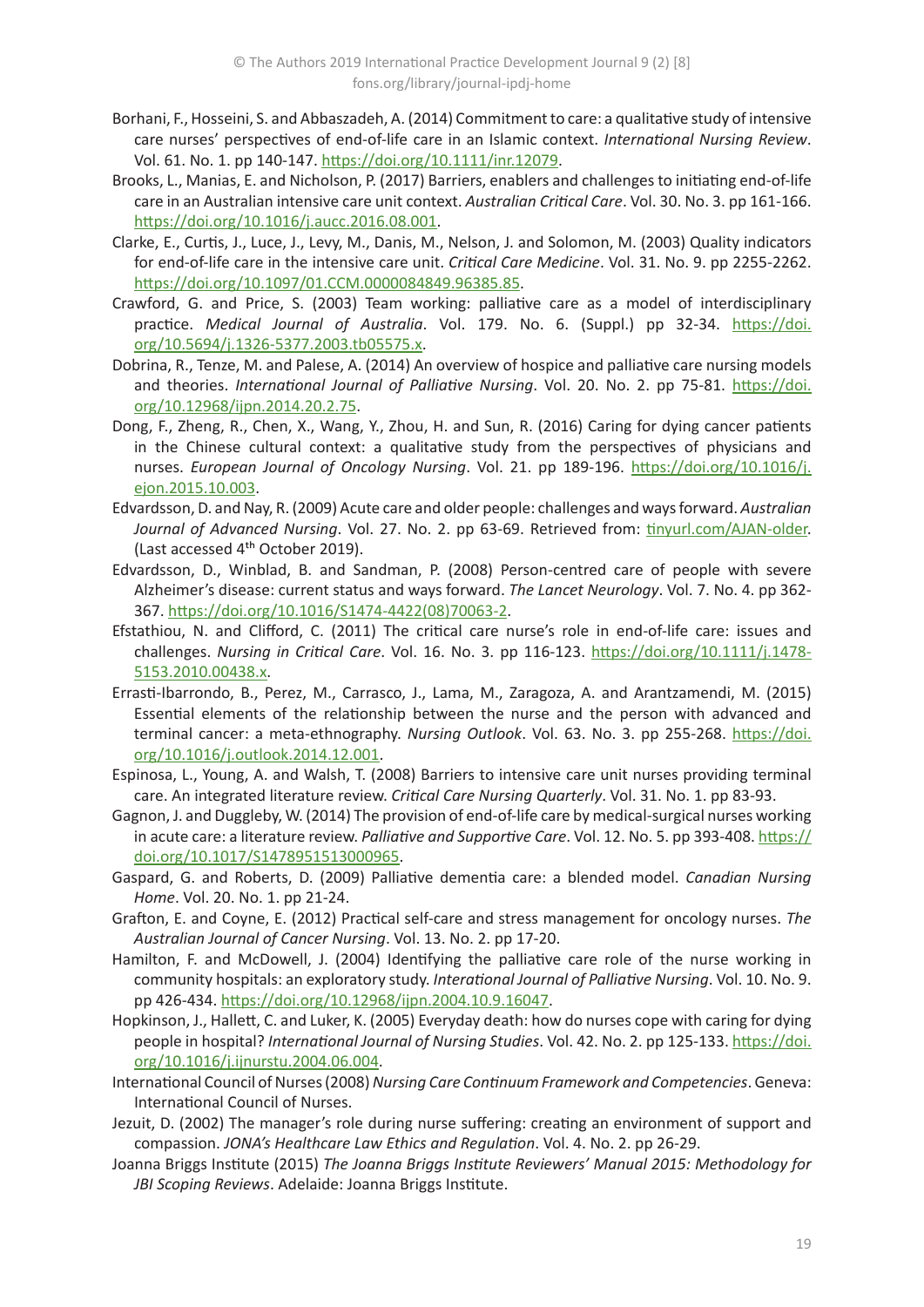- Johansson, K. and Lindahl, B. (2010) Moving between rooms moving between life and death: nurses' experiences of caring for terminally ill patients in hospitals. *Journal of Clinical Nursing*. Vol. 21. Nos. 13-14. pp 2034-2043. <https://doi.org/10.1111/j.1365-2702.2011.03952.x>.
- Johnson, S. and Gray, D. (2013) Understanding nurses' experiences of providing end-of-life care in the US hospital. *Holistic Nursing Practice*. Vol. 27. No. 6. pp 318-328. [https://doi.org/10.1097/](https://doi.org/10.1097/HNP.0b013e3182a72c83) [HNP.0b013e3182a72c83](https://doi.org/10.1097/HNP.0b013e3182a72c83).
- Kim, S. and Hwang, W. (2014) Palliative care for those with heart failure: nurses' knowledge, attitude, and preparedness to practice. *European Journal of Cardiovascular Nursing*. Vol. 13. No. 2. pp 124- 133.<https://doi.org/10.1177/1474515113519521>.
- King, P. and Thomas, S. (2013) Phenomenological study of ICU nurses' experiences caring for dying patients. Western Journal of Nursing Reserch. Vol. 35. No. 10. pp 1292-1308. [https://doi.](https://doi.org/10.1177/0193945913492571) [org/10.1177/0193945913492571](https://doi.org/10.1177/0193945913492571).
- Kisorio, L. and Langley, G. (2016) Intensive care nurses' experiences of end-of-life care. *Intensive and Critical Care Nursing*. Vol. 33. pp 30-38.<https://doi.org/10.1016/j.iccn.2015.11.002>.
- Kitson, A., Marshall, A., Bassett, K. and Zeitz, K. (2013) What are the core elements of patientcentred care? A narrative review and synthesis of the literature from health policy, medicine and nursing. *Journal of Advanced Nursing*. Vol. 69. No. 1. pp 4-15. [https://doi.org/10.1111/j.1365-](https://doi.org/10.1111/j.1365-2648.2012.06064.x) [2648.2012.06064.x](https://doi.org/10.1111/j.1365-2648.2012.06064.x).
- Lannie, A. and Peelo-Kilroe, L. (2017) Person-centredness in palliative care. Chp 19 *in* McCormack, B. and McCance, T. (Eds.) (2017) *Person-centred Practice in Nursing and Health Care*. Chichester, UK: John Wiley & Sons. pp 248-258.
- Mahiro, S., Takashi, N. and Satoko, N. (2014) Work engagement and attitudes toward caring for dying patients and families among home-visiting nurses in Japan. *International Journal of Palliative Nursing*. Vol. 20. No. 7. pp 343-348.<https://doi.org/10.12968/ijpn.2014.20.7.343>.
- McCormack, B. and McCance, T. (2017) *Person-Centred Practice in Nursing and Health Care: Theory and Practice*. Chichester, UK: John Wiley & Sons.
- McCormack, B. and Dewing, J. (2019) International Community of Practice for Person-centred Practice: position statement on person-centredness in health and social care. *International Practice Development Journal*. Vol. 9. No. 1. Article. 3. <https://doi.org/10.19043/ipdj.91.003>.
- McCourt, R., Power, J. and Glackin, M. (2013) General nurses' experiences of end-of-life care in the acute hospital setting: a literature review. *International Journal of Palliative Nursing*. Vol. 19. No. 10. pp 510-516. <https://doi.org/10.12968/ijpn.2013.19.10.510>.
- Moher, D., Liberati, A., Tetzlaff, J. and Altman, D. (2009) Preferred reporting items for systematic reviews and meta-analyses: the PRISMA statement. *Annals of Internal Medicine*. Vol. 151. No. 4. pp 264-269. <https://doi.org/10.7326/0003-4819-151-4-200908180-00135>.
- Moreno-Fergusson, M. (2013) Humanización del cuidado: una meta enraizada en la esencia de enfermería [Humanisation of care: a goal rooted in the essence of nursing]. *Aquichan*. Vol. 13. No. 2. pp 146-147. Retrieved from: [tinyurl.com/Moreno-humanisation](http://tinyurl.com/Moreno-humanisation). (Last accessed 4<sup>th</sup> October 2019).
- Munn, Z., Peters, M., Stern, C., Tufanaru, C., McArthur, A. and Aromataris, E. (2018) Systematic review or scoping review? Guidance for authors when choosing between a systematic or scoping review approach. *BMC Medical Research Methodology*. Vol. 18. Article 143. pp 1-7. [https://doi.](https://doi.org/10.1186/s12874-018-0611-x) [org/10.1186/s12874-018-0611-x](https://doi.org/10.1186/s12874-018-0611-x).
- National Council for Palliative Care. *Palliative Care Explained*. London: National Council for Palliative Care; 2009. Retrieved from: [ncpc.org.uk/palliative\\_care.html](http://www.ncpc.org.uk/palliative_care.html). (Last accessed 4<sup>th</sup> October 2019).
- O'Donnell, D., Cook, N. and Black, P. (2017) Person-centred nursing education. Chp 7 *in* McCormack,B. and McCance, T. (Eds.) (2017) *Person-centred Practice in Nursing and Health Care: Theory and Practice*. Chichester, UK: John Wiley & Sons. pp 99-117.
- Oppert, M., O'Keeffe, V. and Duong, D. (2018) Knowledge, facilitators and barriers to the practice of person-centred care in aged care workers: a qualitative study. *Geriatric Nursing*. Vol. 39. No. 6. pp 683-688. <https://doi.org/10.1016/j.gerinurse.2018.05.004>.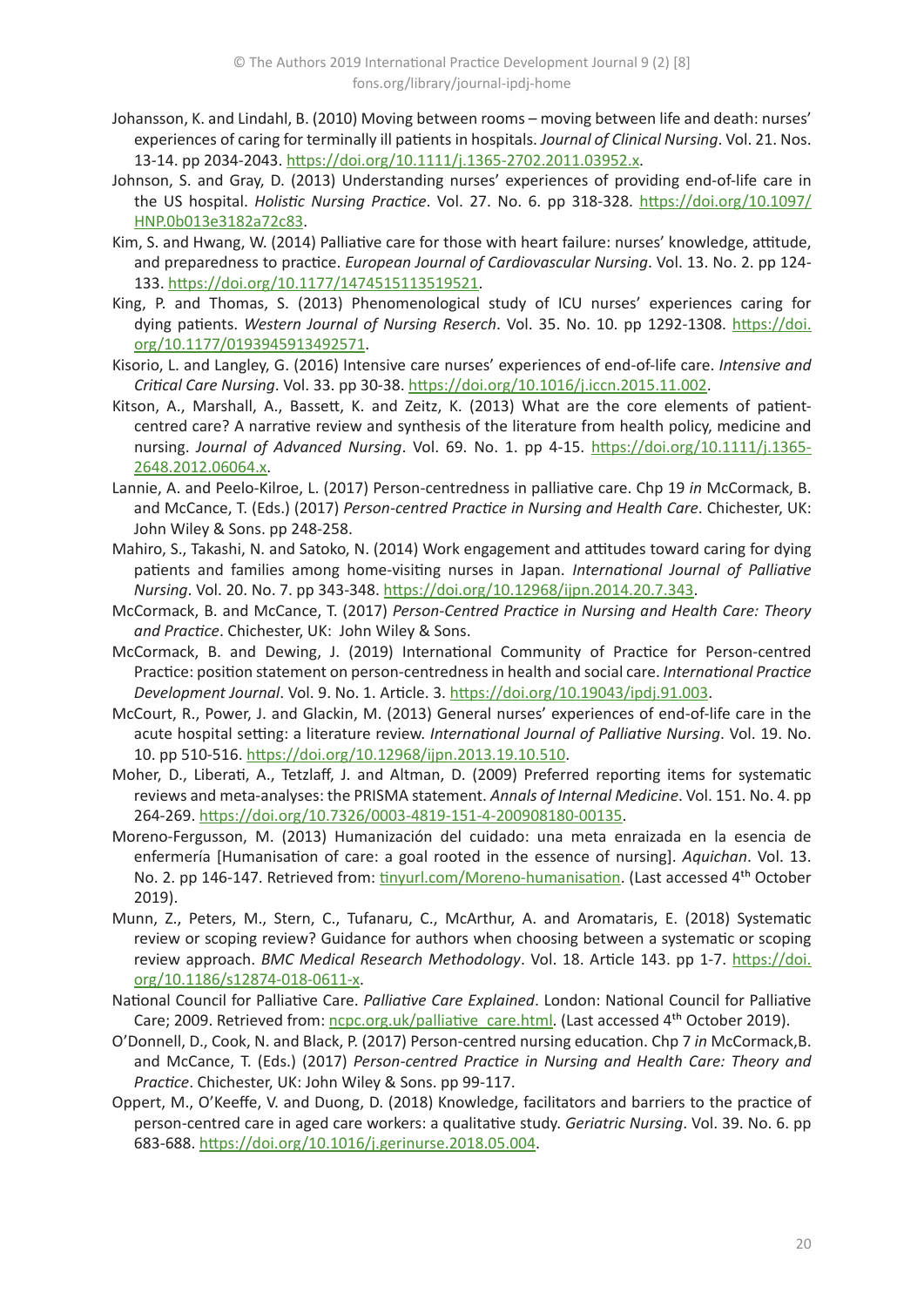- Pelzang, R., Wood, B. and Black, S. (2010) Nurses' understanding of patient-centred care in Butan. *British Journal of Nursing*. Vol. 19. No. 3. pp 186-193. <https://doi.org/10.12968/bjon.2010.19.3.46541>.
- Peters, M., Godfrey, C., Khalil, H., McInerney, P., Parker, D. and Soares, C. (2015) Guidance for conducting systematic scoping reviews. *International Journal of Evidence-Based Healthcare*. Vol. 13. No. 3. pp 141-146. <https://doi.org/10.1097/XEB.0000000000000050>.
- Peterson, J., Pearce, P., Ferguson, L. and Langford, C. (2017) Understanding scoping reviews: definition, purpose, and process. *Journal of the American Association of Nurse Practitioners*. Vol. 29. No. 1. pp 12-16.<https://doi.org/10.1002/2327-6924.12380>.
- Pham, M., Rajić, A., Greig, J., Sargeant, J., Papadopoulos, A. and McEwen, S. (2014) A scoping review of scoping reviews: advancing the approach and enhancing the consistency. *Research Synthesis Methods*. Vol. 5. No. 4. pp 371-385. <https://doi.org/10.1002/jrsm.1123>.
- Rahim, L. (2016) Comparison between two nursing theories: Rogers and Leddy. *i-manager's Journal on Nursing*. Vol. 6. No. 1. pp 1-5.<https://doi.org/10.26634/jnur.6.1.5914>.
- Ranse, K., Yates, P. and Coyer, F. (2016) End-of-life care practices of critical care nurses: a national cross-sectional survey. *Australian Critical Care*. Vol. 29. No. 2. pp 83-89. [https://doi.org/10.1016/j.](https://doi.org/10.1016/j.aucc.2015.07.001) [aucc.2015.07.001](https://doi.org/10.1016/j.aucc.2015.07.001).
- Roche-Fahy, V. and Dowling, M. (2009) Providing comfort to patients in their palliative care trajectory: experiences of female nurses working in an acute setting. *International Journal of Palliative Nursing*. Vol. 15. No. 3. pp 134-141.<https://doi.org/10.12968/ijpn.2009.15.3.41092>.
- Rumeu-Casares, C., Oroviogoicoechea, C., Jones, D. and Saracibar-Razquin, M. (2017) Modelo de practica profesional de enfermería clínica Universidad de Navarra: marco para el desarrollo de la práctica enfermera [Model of clinical nursing professional practice of the University of Navarra: framework for the development of nursing practice]. *Tesela*. Vol. 22. Retrieved from: [tinyurl.com/](http://tinyurl.com/Rumeu-model) [Rumeu-model.](http://tinyurl.com/Rumeu-model) (Last accessed 4<sup>th</sup> October 2019).
- Slater, L. (2006) Person-centredness: a concept analysis. *Contemporary Nurse*. Vol. 23. No. 1. pp 135- 144.<https://doi.org/10.5172/conu.2006.23.1.135>.
- Thompson, G., Mcclement, S. and Daeninck, P. (2006) Nurses' perceptions of quality end-of-life care on an acute medical ward. *Journal of Advanced Nursing*. Vol. 53. No. 2. pp 169-177. [https://doi.](https://doi.org/10.1111/j.1365-2648.2006.03712.x) [org/10.1111/j.1365-2648.2006.03712.x](https://doi.org/10.1111/j.1365-2648.2006.03712.x).
- Tishelman, C., Blomberg, K., Borjeson, S., Franklin, L., Johansson, E., Levealahti, H., Sahlberg-Blom, E. and Ternestedt, B-M. (2004) Complexity in caring for patients with advanced cancer. *Journal of Advanced Nursing*. Vol. 45. No. 4. pp 420-429. <https://doi.org/10.1046/j.1365-2648.2003.02925.x>.
- Wai Tse, J., Yu Hung, M. and Mei Pang, S. (2016) Emergency nurses' perception of providing end of life care in a Hong Kong emergency department: a qualitative study. *Journal of Emergency Nursing*. Vol. 42. No. 3. pp 224-232. <https://doi.org/10.1016/j.jen.2015.10.025>.
- Wallerstedt, B. and Andershed, B. (2007) Caring for dying patients outside special palliative care settings: experiences from a nursing perspective. *Scandinavian Journal Caring Science*. Vol. 21. No. 1. pp 32-40.<https://doi.org/10.1111/j.1471-6712.2007.00430.x>.
- Wilson, J. and Kirshbaum, M. (2011) Effects of patient death on nursing staff: a literature review. *British Journal of Nursing*. Vol. 20. No. 9. pp. 559-564.<https://doi.org/10.12968/bjon.2011.20.9.559>.
- Woitha, K., Carrasco, J., Clark, D., Lynch, T., Garralda, E., Martin-Moreno, J. and Centeno, C. (2016) Policy on palliative care in the WHO European region: an overview of progress since the Council of Europe's (2003) recommendation 24. *European Journal of Public Health*. Vol. 26. No. 2. pp 230-235. <https://doi.org/10.1093/eurpub/ckv201>.
- Zheng, R., Lee, S. and Bloomer, M. (2016) How new graduate nurses experience patient death: a systematic review and qualitative meta-synthesis. *International Journal of Nursing Studies*. Vol. 53. pp 320-330. <https://doi.org/10.1016/j.ijnurstu.2015.09.013>.